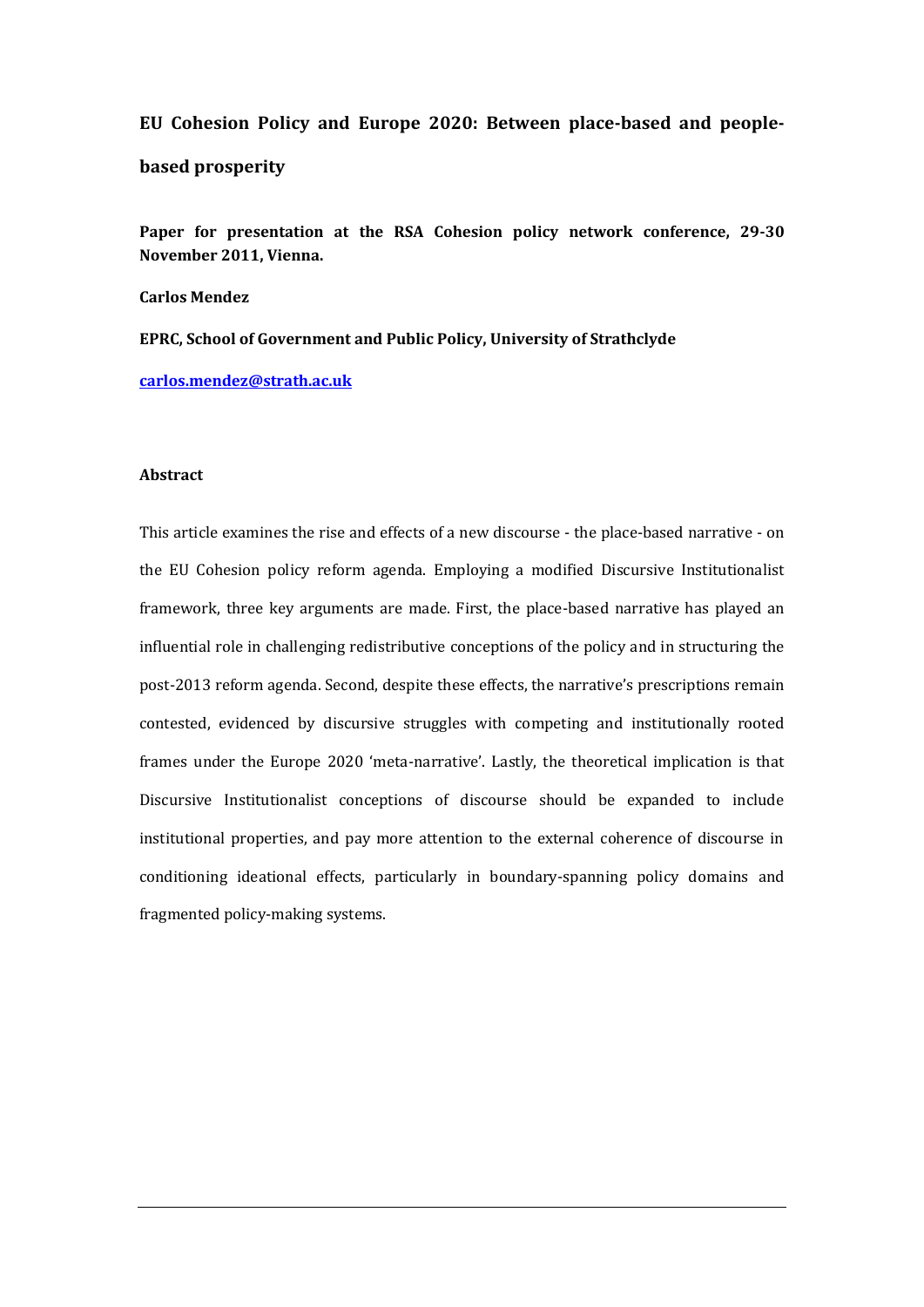## **Introduction**

The rationale of EU Cohesion Policy has been subject to much scholarly debate. While the policy's formal mission is to reduce regional disparities, its origins were driven more by 'pork-barrel' politics (Wallace 1977). Subsequent reforms have been dismissed as 'sidepayments' to lubricate the gears of EU integration (Pollack 1995). Inter-governmental bargaining is considered to underpin revisions to policy substance too (Pollack 1995), although others emphasise supranational policy entrepreneurship (Hooghe 1996; Boyle 2006). A related strand of the literature suggests that the 'unofficial' or 'undeclared' rationale is to foster multi-level governance by shifting power upwards to the EU and downwards to sub-national actors (Hooghe 1996; cf. Pollack 1995; Bache 1999).

A common theme in the literature is the importance of interest-driven behaviour by national or EU actors in accounting for policy development. Missing from most accounts is an appreciation of the ideational sources of policy change. A notable exception situates Cohesion policy within a normative struggle between competing models of capitalism, mirroring the conventional left-right ideological divide (Hooghe 1998). This article steps down the ladder of ideological abstraction by examining the policy's economic development model, shifting the lens towards contemporary debates on the spatial rationale of policy.

The central argument is that discourse has played a key role in setting a new policy agenda. Specifically, a 'place-based' narrative has animated debate and shaped ideas about the policy's rationale, governance model and relationship with the EU's 2020 development agenda. However, ideas do not float freely (Hajer 1993: 47). Narratives are constructed by ideational entrepreneurs to shape policies, but are open to interpretation, contestation and resistance. In examining the role of ideas in policy change it is necessary to take account of the ideational context, entrepreneurship, institutions and interests through an appropriate theoretical lens. Discursive Institutionalism (Schmidt 2002; 2010) provides a fitting perspective, with some alterations, by integrating these factors into a synthetic framework.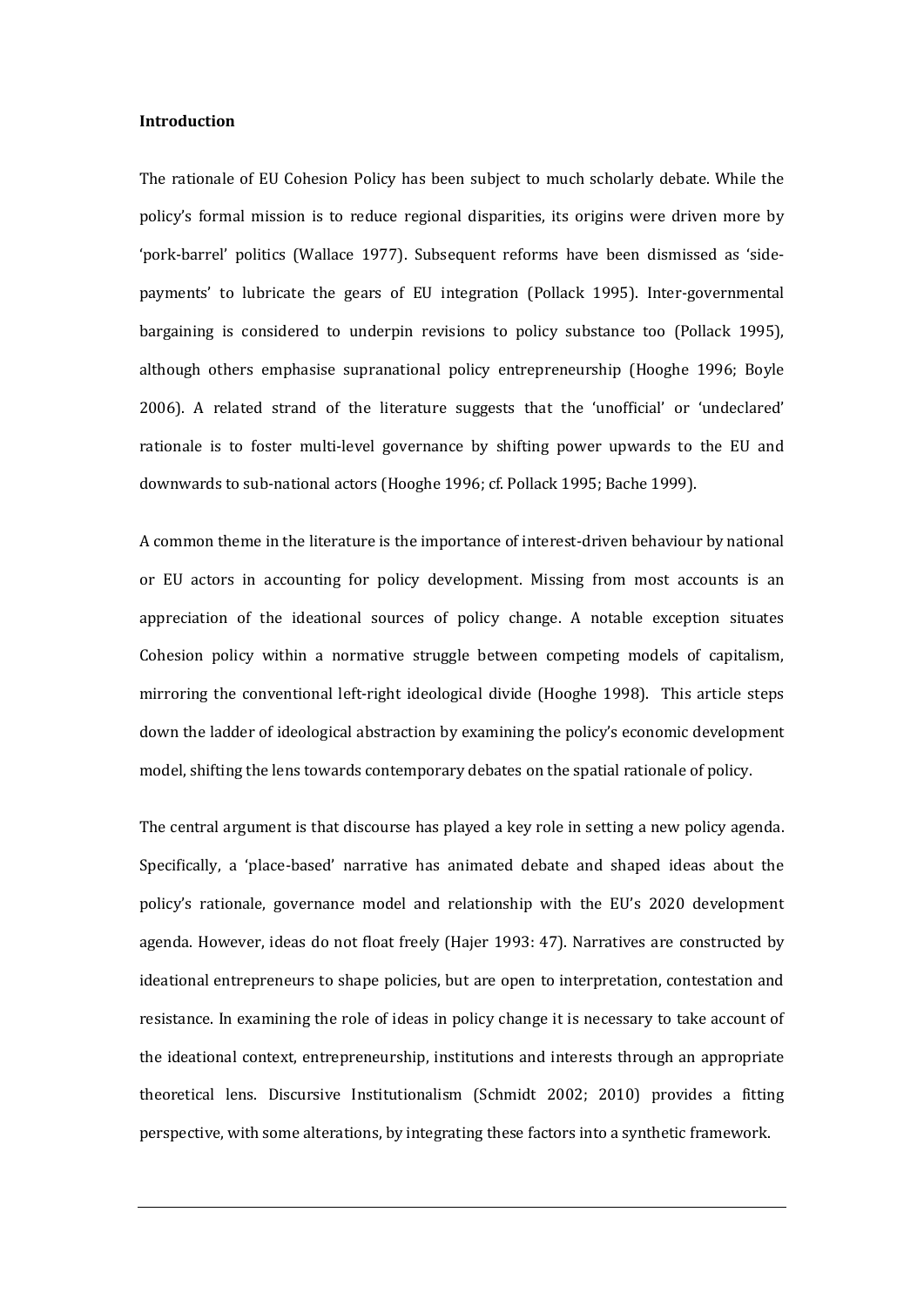The reformulated framework is presented in the next section. The place-based concept is then situated in its ideational context, followed by a review of the rise of place-based discourse in post-2013 Cohesion policy reform debate. The next section turns to the role of ideational entrepreneurship in the articulation of the place-based narrative, deconstructing its propositions in relation to a dominant and rival redistributive narrative. An assessment of the narrative's effects underlines the clashes with competing and institutionally embedded policy frames in the context of the Europe 2020 meta-narrative. The theoretical significance of the findings is discussed in the conclusion.

## **From Discursive Institutionalism to Institutional Discursivism**

Ideas are increasingly recognized as playing an important causal role in policy development (Hajer 1995; Cambpell 2002; Beland 2009). Instead of seeing change as the product of strategic contestation among actors with clear and fixed interests, an ideational perspective emphasises the struggle for power among actors motivated by different ideas. Ontologically, ideas are conceived as constitutive rules that shape interests, questioning the primacy of materialistic factors in explanations of policy change.

In line with this ideational turn, Discursive Institutionalism (DI) provides the theoretical point of departure for the analytical framework. The most well known account is provided by Schmidt (2002; 2009; 2010), presenting DI as a rival to the trio of rational, historical and sociological new-institutionalisms. A key advantage is the multi-causal and integrative perspective offered. Ideas are taken seriously, while offering sensitivity to material interests and institutional structure.

What is an idea? In Foucauldian terms, ideas represent linguistic practices or discourses embedded in networks of social relations tied to narratives about the construction of the world. The structural plot of a policy 'narrative' (Roe 1994) or 'story' (Stone 1989) typically contains a 'beginning, a middle, an end, and occasionally even a moral conclusion' (Radaelli 1999: 663). The distinctive features are two-fold. First, it is the narrative's sequentiality that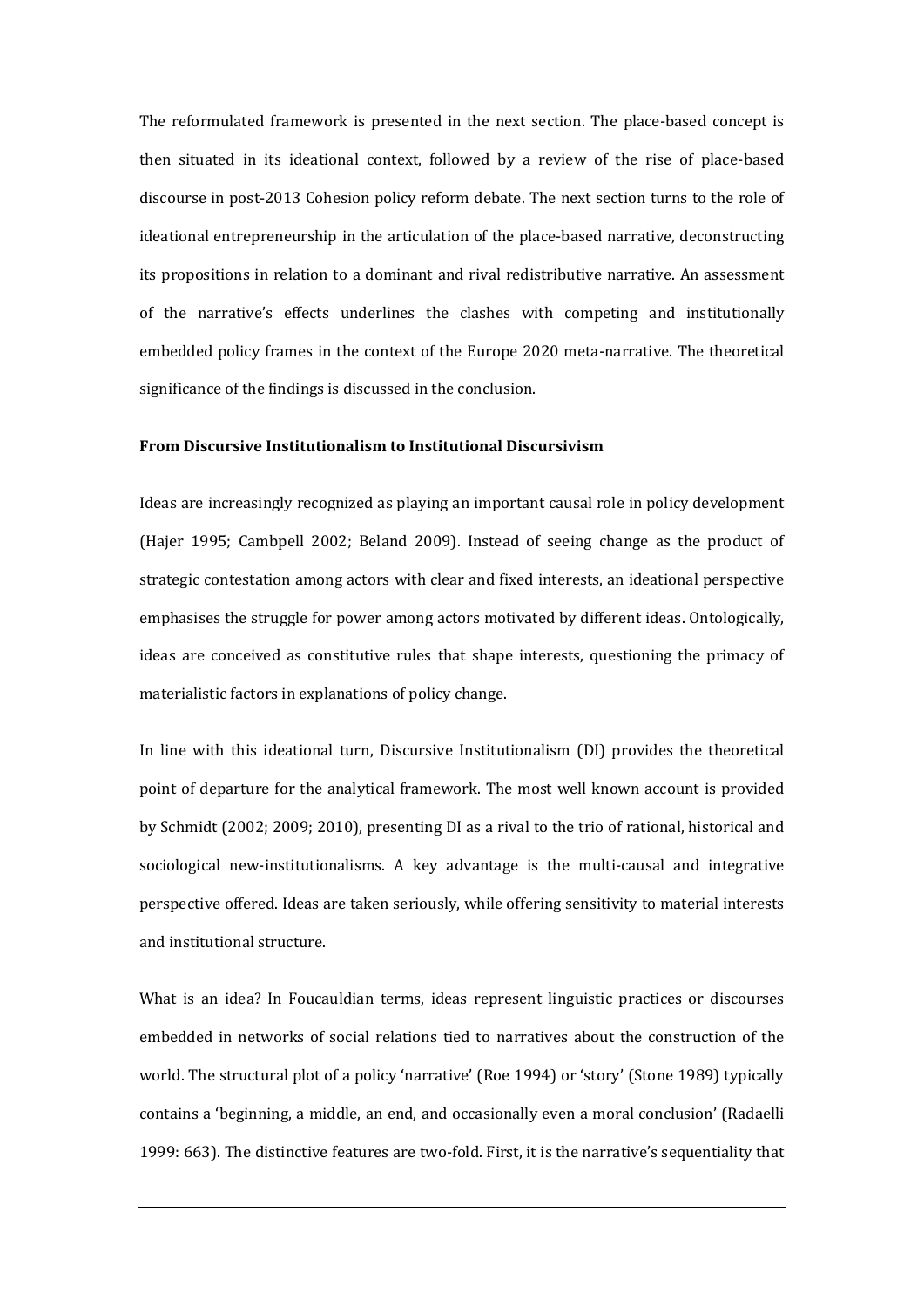provides it with power, more so than the empirical truth of the individual components (Roe 1994: 37). Second, narratives embody substantive concepts and ideas on policy content (in a cognitive sense) as well as legitimising values (from a normative perspective) (Stone 1989; Hajer 1993; Schmidt 2002).

In examining the effects of discourse, different types of change may be distinguished. Following Hajer (1993: 45-6), 'structuration' occurs when a discourse begins to dominate the way a society begins to conceptualize the world, whereas 'institutionalisation' requires a discourse to solidify itself into an institutional or organisational practice. Beland (2009) identifies three ways in which discourse can impact policy development: by shaping how policy problems and solutions are understood, providing the vocabulary to communicate about policies; by articulating interpretive frameworks that direct attention towards certain facts and divert attention from others; and by providing ideational resources to challenge or deligitimize rival discourses.

Bringing these insights together, the framework centres on two sets of agency and structural-related factors to account for the role of ideas in policy development. On the agency side, 'ideational entrepreneurs' (Finnemore and Sikkink 1998) relate to, and seek to influence, the discursive context by constructing and articulating narratives. Discursive power resides in their ability to determine the frame of reference for others (Rein and Schon 1994), requiring 'cognitive arguments that demonstrate the policy programme's relevance, applicability and coherence; and normative arguments that resonate with long-standing or newly-emerging values, and that complement rather than contradict the cognitive arguments' (Schmidt and Radaelli 2004: 203).

Persuasion and argumentative practices are important (Fischer and Forester 1993; (Finnemore and Sikkink 1998). This is reflected in the 'communicative dimension' of DI, an agency-centred 'process of interaction focused on policy formulation and communication' (Schmidt and Radaelli 2004: 184). DI does not foreclose the possibility of resistance. Extant ideas may be more influential in discursive battles between actors, although this remains an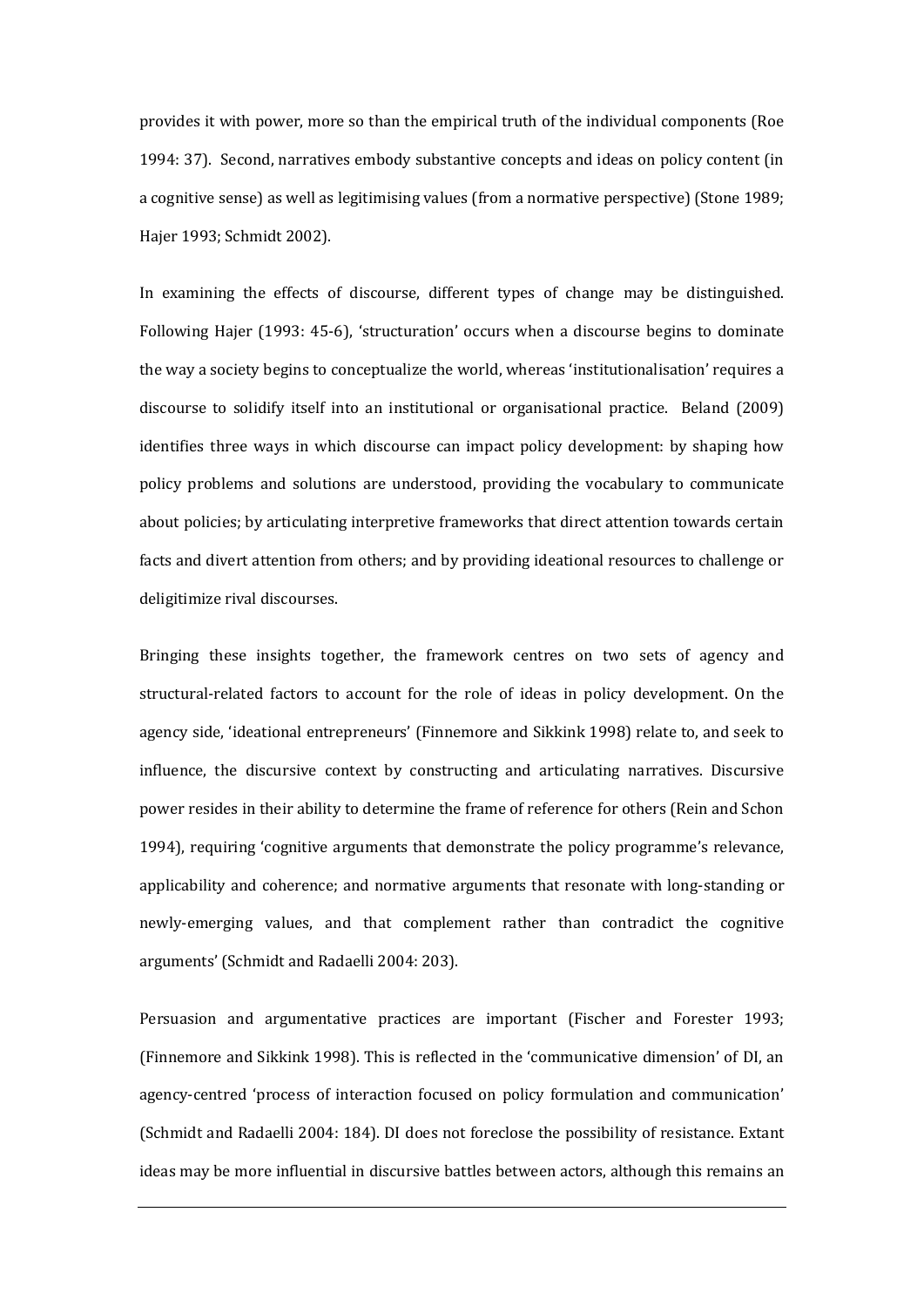under-theorised aspect of DI; and it is widely recognised that interests matter too (Schmidt and Radaelli 2004: 193).

On the structural side of the framework, DI highlights the importance of 'institutional forums' (Radaelli 1999) or 'communicative arenas' (Schmidt 2002) in which ideas are articulated, debated and disseminated, thereby structuring future decisions or altering beliefs. Additionally, Schmidt (2002; 2010) employs structuralist reasoning to account for variations in communicative strategies: 'simple polities' (with concentrated power in core executives) are more pre-disposed to communicative strategies with the public, whereas coordinative discourse with political actors and coalitions is the norm in 'compound polities' (where power arrangements are fragmented, as in the EU).

Less developed in DI is an appreciation of the role of institutional arrangements in shaping or constituting discourse and ideational outputs and outcomes, as opposed to means (i.e. the type of discursive strategy employed by actors). Institutions are conceived as only providing the 'setting' for discursive interactions, suggesting an agency bias in the framework (Rönnblom and Bacchi 2011). To bring the 'I' of DI more squarely into the framework – hence, the Institutional Discursivist reformulation - it is necessary to recognise the symbiotic relationship between institutional configurations and discourse. For decisions in the EU are structured 'by cognitive and emotion-linked processes occurring both within sectors and through their respective interplay with cross-sectoral decision-making arenas' (Carter and Smith 2009: 264).

The institutionalisation of cross-sectoral ideas that break with existing repertoires can be challenging, particularly in a fragmented policy-making system where sectoral discourses are pervasive (Cram 1994; Jordan and Schout 2006). In other words, it can be hypothesised that the institutionalisation of place-based ideas in the EU - which advocate a vertically coordinated and horizontally integrated mode of governance - will be constrained by rival discourses associated with, or embedded in, the structure of the EU polity.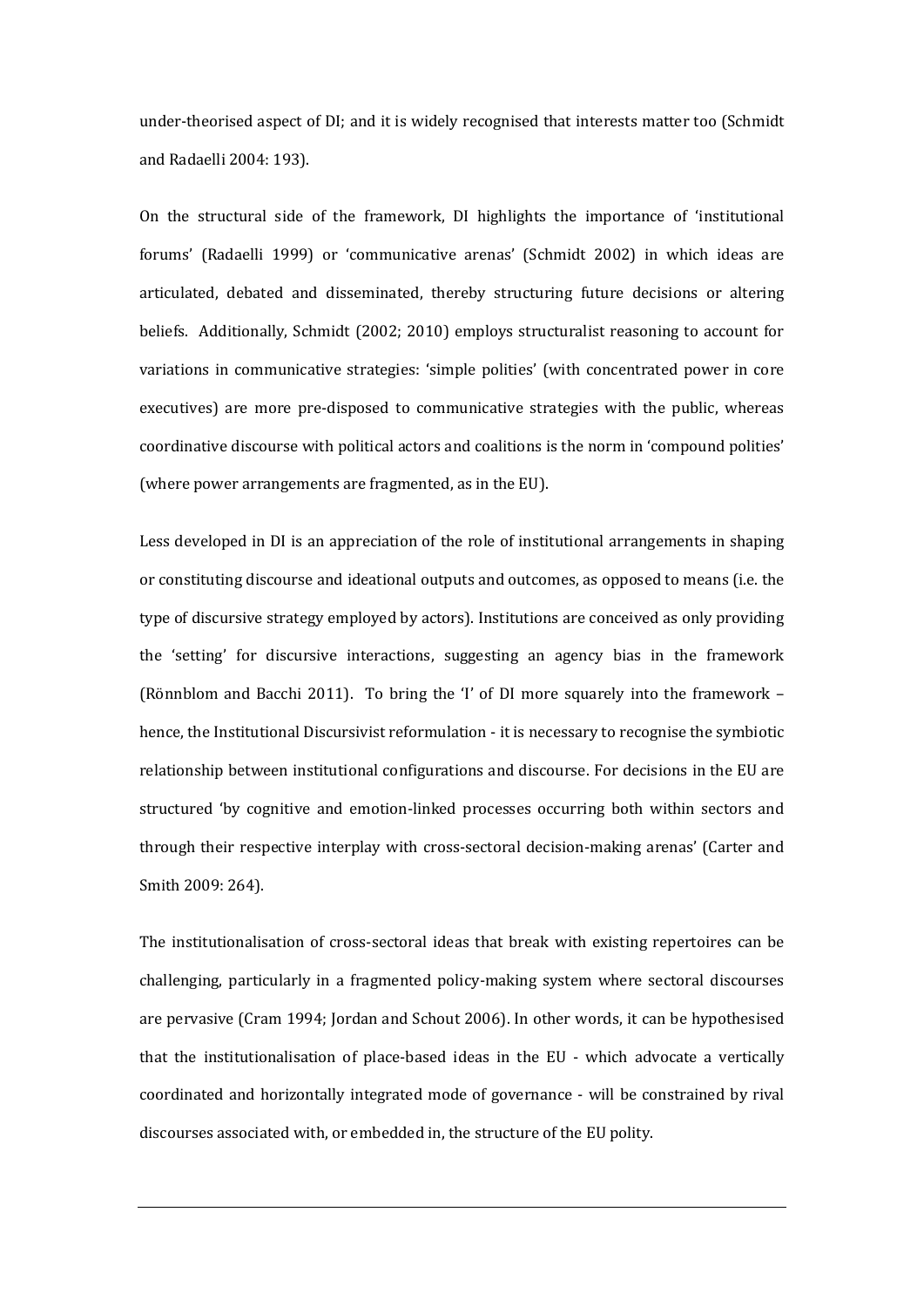This article explores the rise and effects of place-based discourse on the post-2013 Cohesion policy agenda, arguably a least likely case for exploring the power of discourse being the EU's archetypal 'redistributive policy' where power politics is assumed to trump ideas (Wallace 2010; Hix and Hoyland 2011). Accordingly, the sudden rise of place-based discourse represents somewhat of a puzzle, and may offer insights of relevance to the understanding of discursive contestation in the EU more generally. The questions addressed are: Why has place-based discourse risen up the reform agenda? Have the normative and cognitive foundations of the policy shifted as a result? And what factors can explain the success or failure of the discourse in shaping the policy's agenda and design?

In the tradition of policy discourse analysis (Hajer 1995), interpretative deconstruction of text and talk is employed to explicate the assumptions and propositions embedded in rival narratives. The underlying assumption is that changes in the discursive conceptualization and articulation of a policy are indicative of changes in the normative and cognitive assumptions underpinning the policy (Radulova 2009). This requires the sequential ordering of discursive facts and events (Patterson and Monroe 1998) - or 'process tracing' to examine the dynamics of narrative construction, diffusion and effects as they unfold, and to separate them from antecedent factors (Schmidt 2008: 308).

Textual statements and utterances provide the core unit of analysis, notably formal and informal policy documents, reports, position papers and speeches on the future of Cohesion policy, including unpublished minutes of meetings of EU27 and Commission officials under the aegis of the EU's 'High Level Group to Reflect on the Future of Cohesion Policy'. This analysis was complemented by 'helicopter interviews' (Hajer 1995) with a targeted number of informed actors ('helicopters') chosen because of their overview of the field.<sup>1</sup> The aim was

l

<sup>1</sup> The interviews were confidential and included the EU Commissioner for Regional Policy during the agenda-setting phase and chair of the European Parliament's Regional Policy committee, the author of the Barca Report and advisor to (current) Commissioner Hahn, and three senior officials in DG REGIO.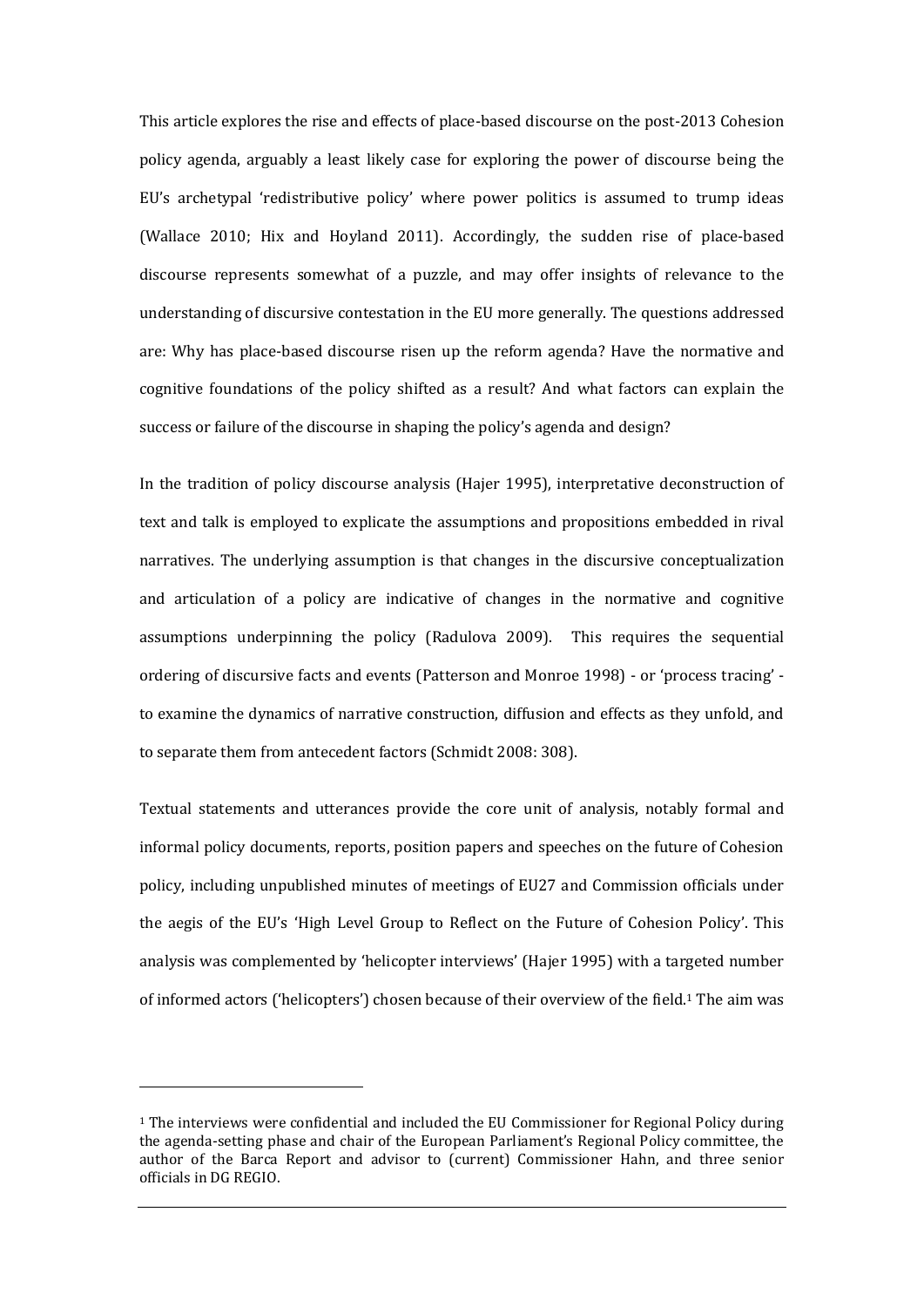to triangulate the understanding of the origins and effects of the place-based narrative, particularly on the Commission's 2014-2020 proposals.

# **Right time, right place**

Place-based policy is an old 'economic idea whose time has come' (Drabenstott 2009). The term's origins are credited to Louis Winnick (1966), who coined the phrase 'place prosperity' versus 'people prosperity' to illustrate the tensions in US federal policies concerned with the geographical redistribution of economic activity. This classic policy dilemma – whether policies should target distressed geographical areas or individuals - has since been grappled with by academics spanning diverse disciplinary perspectives (Bolton 1992). Advances in geographical economics, endogenous growth theories and institutional social science have been the theoretical drivers by placing the uneven geographies of agglomeration, innovation and institutional capacity at the centre of their explanatory models (Farole et al., 2011: 4-5). Related methodological innovations in advanced spatial analysis and Geographical Information Systems have also raised the profile of place-based ideas (Drabenstott 2009).

The interplay between ideas and policies must be set within the context of the evolving policy environment (Hajer 1993), notably the shift in the regional policy paradigm since the 1980s. The main 'place-based' features have been summarised by the OECD (2009) as embodying a move from the provision of subsidies compensating disadvantage to investment supporting regional opportunities; from sectoral approaches to multi-sectoral approaches; and from a dominant role for central or local government to a multi-level governance approach involving co-ordination of all levels and other stakeholders. The OECD has not been a neutral observer, but rather the main advocate of the place-based cause in the international arena (e.g. through its flagship 'Territorial Reviews' of regional policies in member countries).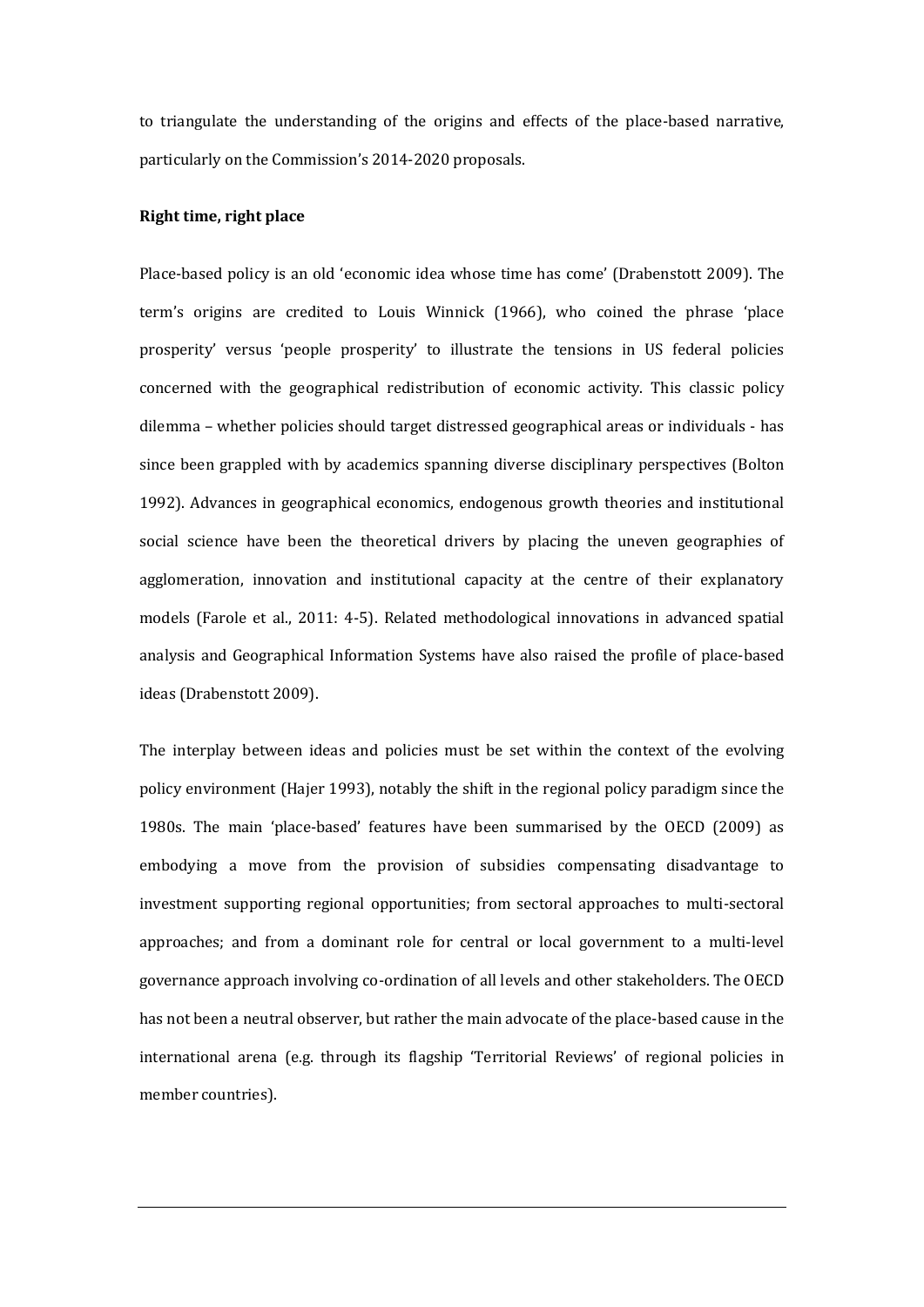Arguably the main development shaping the EU's ideational setting is the constitutionalisation of the 'territorial' cohesion objective. Although it was not formalised till the Lisbon Treaty, policy and academic discourse has long been preoccupied with territorial cohesion (Faludi 2004). The planning concept of polycentric development was embraced in various initiatives, notably the European Spatial Development Perspective. Inspired by this spatial turn, DG Regional Policy presented territorial cohesion as a component of Cohesion policy in its second Cohesion Report, while successive reports increasingly referred to economic, social 'and territorial' cohesion. Despite the publication of a Green Paper on Territorial Cohesion in 2009, the concept remains fuzzy and firm policy implications have not been agreed. While expectations about the EU acquiring spatial planning competences are not on the agenda, the EU does share responsibilities over regional development policy and it is in this domain that the "place-based" take on territorial cohesion has become prominent.

# **A place-based linguistic turn**

The place-based lexicon entered the vocabulary of Cohesion policy discourse in the latter 2000s during the post-2013 policy review. The first ever Cohesion Report to employ the term was the fifth edition which set out the building blocks of the Commission's reform proposals:

The regional diversity in the EU….requires going beyond 'one-size-fits-all' policies towards an approach that gives regions the ability to design and the means to deliver policies that meet their needs. This is what Cohesion Policy provides through its place-based approach.

Place-based discourse was already apparent in the speeches of successive Commissioners for Regional Policy during the previous three years (e.g. Hübner 2008a; 2008b; 2009a; Samecki 2009a) and in their 'reflections' and 'orientations' papers on post-2013 reform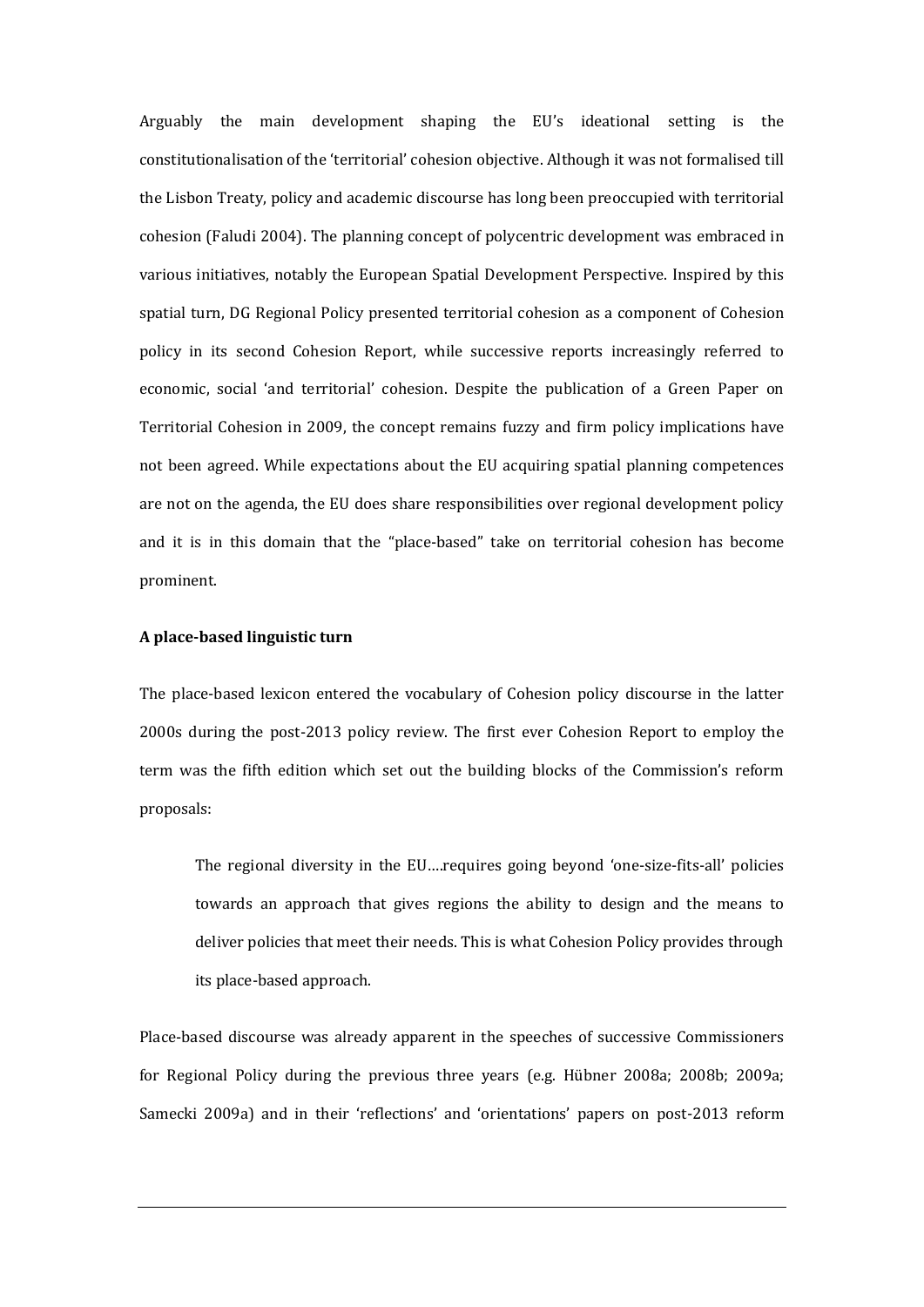options (Hubner 2009b; Samecki 2010). The term became equally popular amongst senior DG REGIO officials (Ahner 2009; De Michelis and Monfort 2009; De Michelis 2009).

The place-based concept began to penetrate the Council of Minister's deliberations during the 2009 Czech Presidency. At a high-level conference on reform directions, the general view was that 'the solutions needed to be tailored to the needs of places' and that 'a placebased policy approach provides a way of responding' to the future challenges (Czech Presidency 2009). The discursive shift was explicitly underlined in a follow-up conference during the next EU Presidency: 'the recent debate about regional policy has shown that a strong place-based approach facilitates the development of (a) targeted policy measures and (b) the right mix of policies in the territories' (Swedish Presidency 2009). As regards individual Member States, only one (Italy) explicitly used the place-based term in the Fourth Cohesion Report consultation on policy reform in 2008. Two years later, over a third of Member States had taken up the slogan in their responses to the Fifth Cohesion Report consultation (Czech Republic, Cyprus, Finland, Hungary, Italy, Latvia, Luxembourg, Malta, Netherlands, UK).

The emergence of place-based discourse in the Parliament is evident in various resolutions and reports (e.g. European Parliament 2009; 2010a; 2010b). The Committee of the Regions has been equally receptive (Committee of the Regions 2009, 2010), as have been prominent transnational interest groupings of regions and local authorities (AER 2009; Europolitics 2010).

In the scientific community, a place-based discursive turn is apparent in the outputs of ESPON, the EU's think-tank for territorial policy analysis. In its latest synthesis report of 2007-13 studies, and unlike previous reports, the place-based term is peppered throughout including a section on 'place-based governance in Cohesion policy' (ESPON 2010). The expost evaluation of the 2000-06 programmes has similarly called for the adoption of a placebased approach (Ward 2010: 166), while economic geographers are increasingly making the case for 'place-tailored' interventions in Cohesion policy (Farole *et al.* 2011: 18).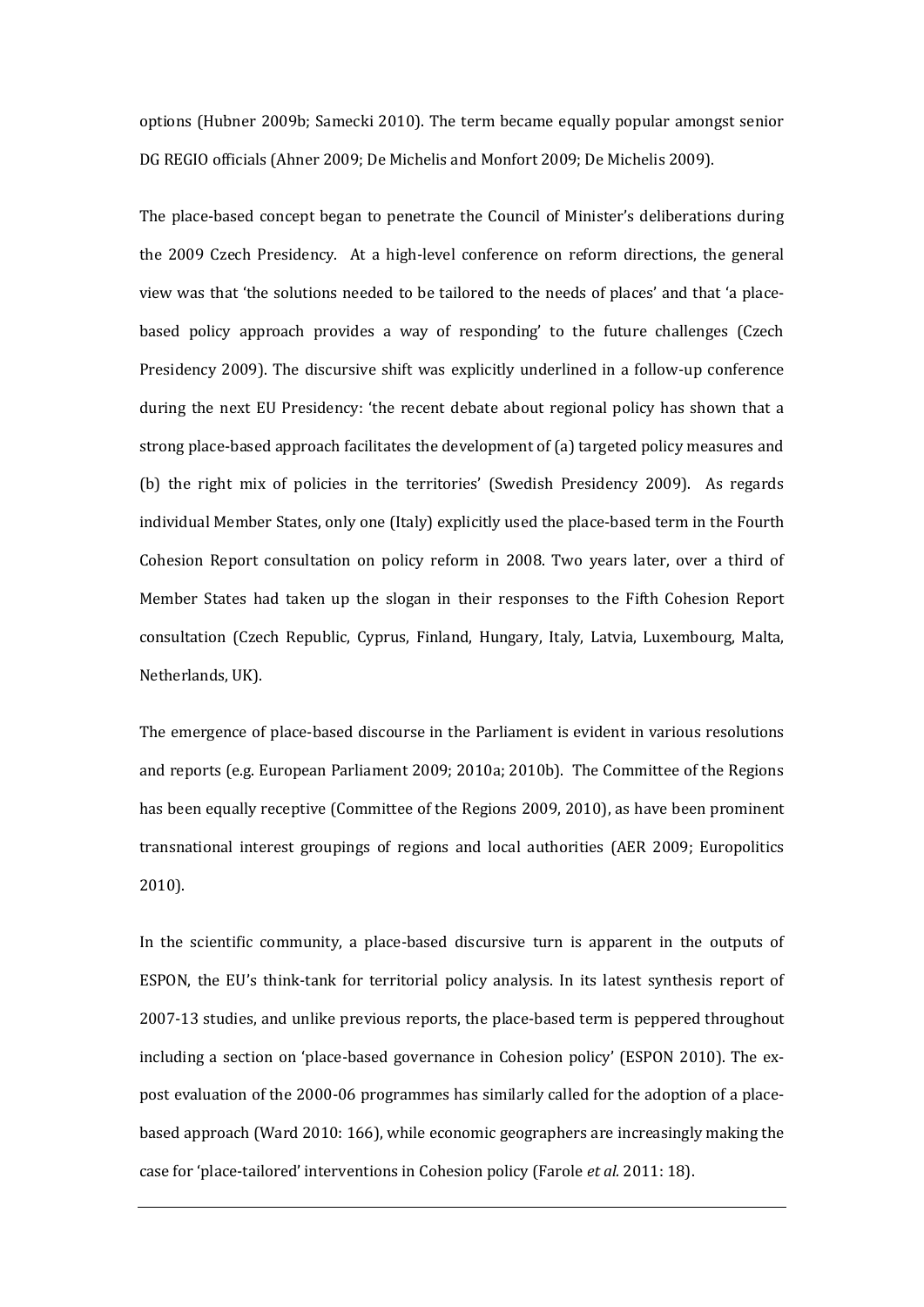The key point to stress from this review is that place-based terminology has acquired a central place in the vocabulary of post-2013 reform debate. This represents a significant discursive shift, given the absence of the concept from the 2006 reform debates (e.g. Bachtler and Wishlade 2005). The question is why? The ideational context factors are not sufficient to account for the timing and popularisation of the place-based concept. The explanation offered here centres on policy entrepreneurship, driven by the Barca Report with support from DG REGIO.

### **The place-based narrative deconstructed**

The Barca Report was initiated at the request of Commissioner Hübner in 2007. The remit given to Fabrizio Barca - renowned Italian economist and Director-General of Italy's Ministry of Finance - was to undertake an independent re-assessment of the effectiveness of Cohesion policy and to propose reform recommendations. Published in April 2009, the report was entitled 'An Agenda for a Reformed Cohesion policy: A Place-based Approach to Meeting European Union Challenges and Expectations' (Barca 2009). While the formulation of the place-based narrative is complex and lengthy, several core postulates can be identified. In an interpretivist vein, the intention is not to assess the narrative's truth-value, but to deconstruct its assumptions and prescriptions (Mendez et al. 2011). A distinction will be drawn between normative and cognitive claims, in line with the DI framework, juxtaposed against a pre-existing 'redistribution' narrative; as the discourse analysis literature makes clear, narratives are relational, appropriating meaning and legitimacy against rival discourses.

Normatively, the place-based narrative offers a particular perspective on the *ontology of the EU polity* and the policy's *legitimacy norms*. As the Barca Report puts it, the EU is 'a federation-in-the-making' and 'every union of states with unified markets requires a development policy'. This federalist conception contrasts with state-centric representations of the EU as a forum for intergovernmental cooperation, where the notion of solidarity is a rhetorical device used to justify 'redistributive' bargaining pay-offs (Moravcsik 1991: 43).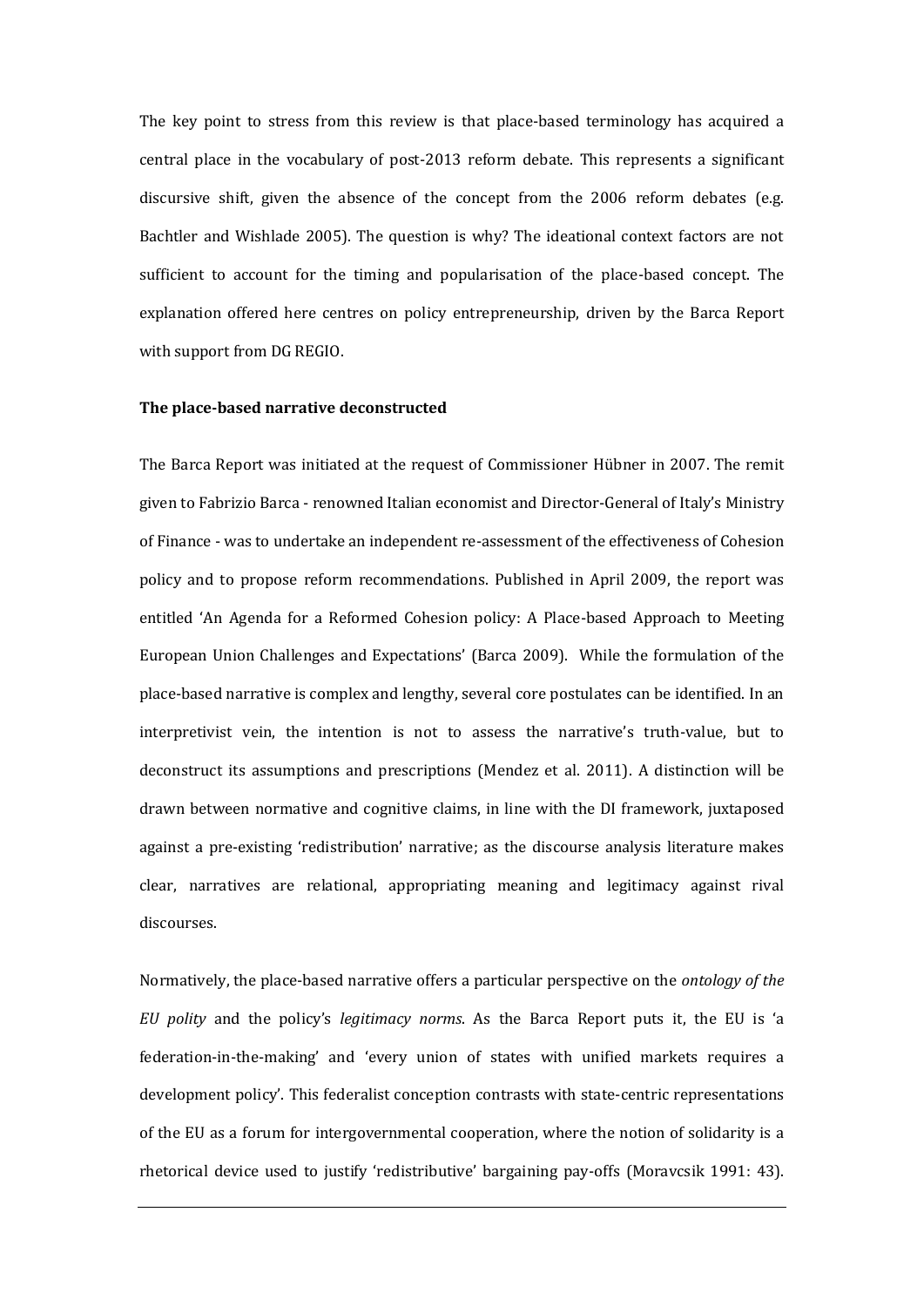Instead, the place-based narrative views solidarity as the normative glue of the EU polity, rooted in the realization of the fundamental rights and expectations of EU citizens (rather than nation-states) 'to benefit from the economic gains from unification, to have equal access to the opportunities so created as well as an equal possibility of coping with the risks and threats' (Barca 2009a: vii).

On the cognitive dimensions, a first feature is the *development status* of Cohesion policy**.** Redistributive depictions of the policy as a 'flanking policy' (Pollack 1995), a 'budget in search of institutions' (Marks 1996) or a 'policy in search of objectives' (Begg 2010) are rejected in the place-based narrative. EU Cohesion policy is conceived as a core policy in its own right: a place-based development policy with a central place in the EU's overarching growth and jobs agenda. Territorial imbalances are represented as an opportunity to be exploited for European advantage (ESPON 2010: 103), chiming with broader images of 'Europe as a Union of diversity' by celebrating place-specific diversity as an asset for EU development.

Both the redistributive and place-based narratives recognise the importance of *external drivers and challenges*. In the place-based formulation, the EU's role is justified on the basis that economic integration requires accompanying EU action to reduce persistent inefficiency and social exclusion across the EU territory. A departure from existing discourse is the addition of a global dimension. Cohesion policy is presented as a buffer from global forces as regions are repositioned within the international economy, where the sources of competitiveness lie in the ability to design adaptive, place-based strategies. The evidential case was first set out by DG REGIO in its 'Regions 2020' Report (European Commission 2008), which revealed marked differences in vulnerability to internationalisation, energy security, demographic change and climate change; identified the most acutely affected places in the South and on the coasts of Western and Central Europe; and concluded that all EU regions would need to find place-based solutions (see also Ismeri Europa 2009; ESPON 2010).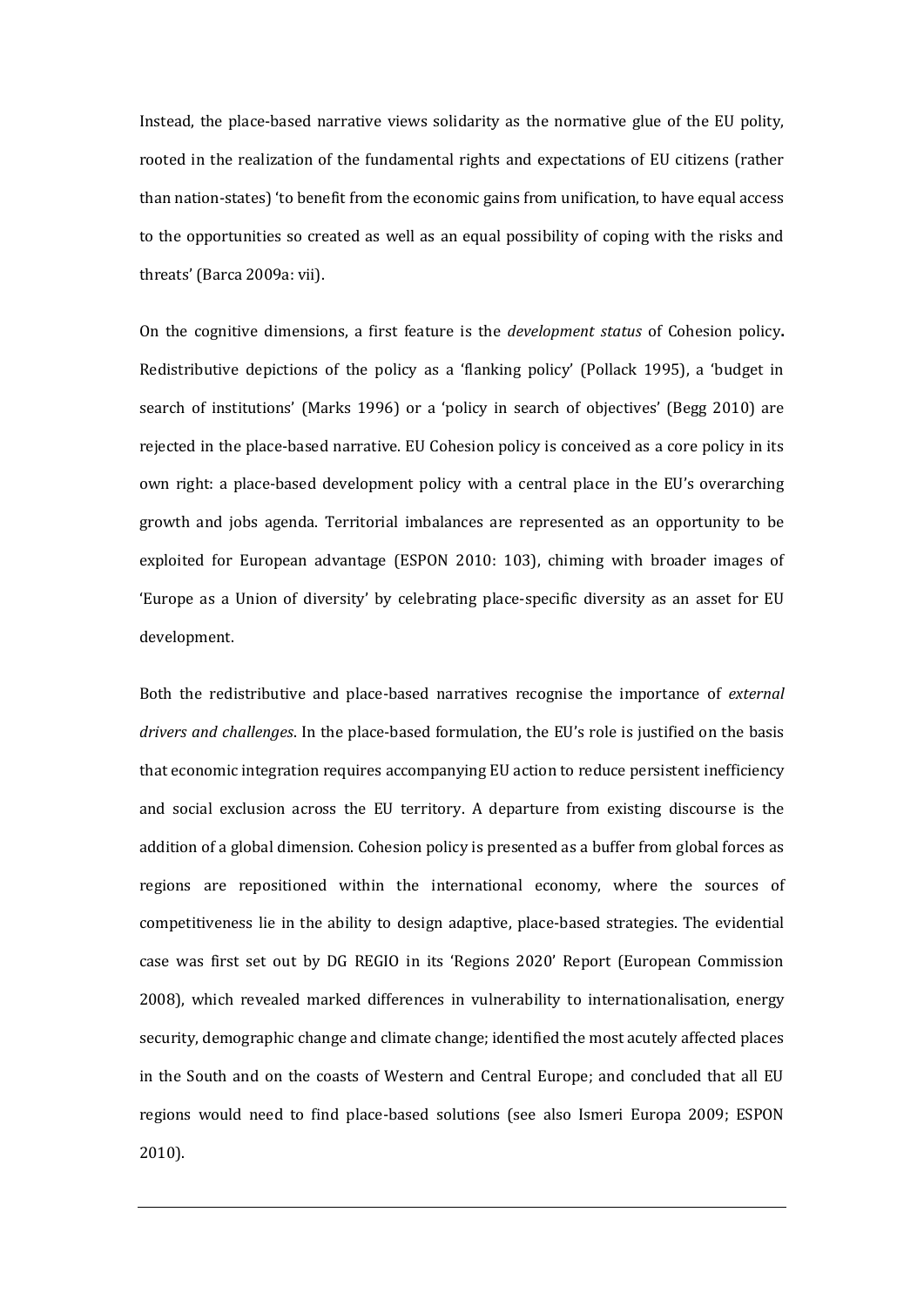As regards *policy goals*, the redistributive discourse conveys the central objective as being economic convergence across regions, expressed in GDP per head at the NUTS 2 level. The Barca Report questions whether this is realistic or appropriate as there are inherent differences in regional potentials across and because of deficiencies in GDP as a measure of economic welfare. Instead, the place-based narrative reformulates the key policy objective as tapping into under-utilised potential in all areas. The implication is that the spatial boundaries of intervention should be open-ended and respond to the functional needs of places at different territorial scales, not pre-defined on the basis of political or administrative borders.

A related difference concerns the purported tension between *the objectives of equity and efficiency*, traditionally characterised as a trade-off between redistribution in favour of poorer regions and overall EU efficiency. A variant of this argument, prominent in the redistributive discourse on the Lisbonisation of Cohesion policy (Hubner 2008b), posits a tension between the Lisbon agenda's growth and jobs objectives and classic cohesion objectives. The place-based response is that the terms of the redistributive discourse are misconceived and empirically unfounded. First, the 'objects' of support are being confused with the 'objectives' of support. Though the targets may be primarily poorer regions, the means are growth-enhancing development policies that aim to release untapped potential in places (from an efficiency perspective) and raise the opportunities for individuals (in equity terms). Put differently, the 'regional' distribution of funding should not be conflated with equity considerations about the well being of 'individuals' even if they are located in poorer regions. Second, efficiency and equity objectives can be *a priori* mutually reinforcing, implying that a trade-off should not be represented as a general law. Third, the argument that regions with higher concentration of economic activity grow faster than other regions has no statistical support (Barca and McCann 2010).

The final element is the *governance architecture*. Vertically, the place-based narrative's blueprint for reform calls for: a stronger contractual relationship between the Commission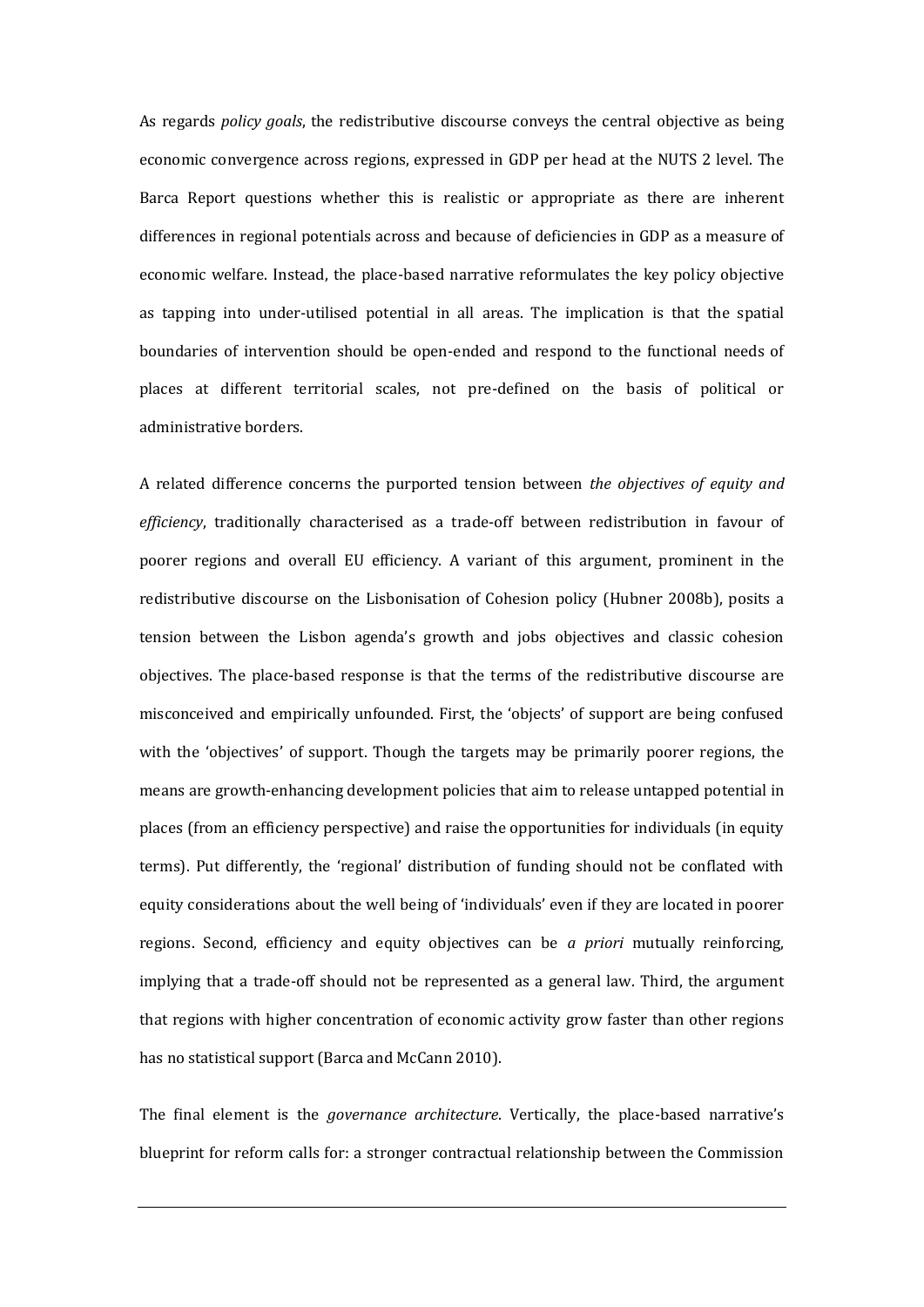and the Member States/regions; a performance focus centred on core priorities (including a 'territorialised' social agenda), the introduction of conditionalities, and more rigorous monitoring and evaluation; a strengthened Commission as a centre of expertise; and highlevel strategic debate about effectiveness. Thus, the place-based vision envisages a centrally steered, multi-level governance model with a powerful and accountable centre where external interventions are necessary and justified to shake up and overcome institutional inertia and blocks to development, contrasting with the 'blank-cheque' or 'no-stringsattached' approach envisaged in the redistributive narrative.

The fundamental requirement of the place-based narrative on the horizontal dimension of governance is policy integration. Integration is a long-standing objective, since the introduction of Integrated Mediterranean Programmes (1984) and the unification of the Structural Funds under the umbrella of Cohesion policy to support multi-fund programmes (1988). But the practice has been more akin to soft coordination, while successive regulatory reforms have reversed the integrative logic of the 1988 reform. The Barca Report attributes the blame to weak political commitment and institutional capacity deficits at EU level and pleas for an integrated architecture involving inter-institutional agreement on a common EU strategy for the Structural Funds and sectoral policies with place-based relevance; the creation of inter-DG task forces on thematic priorities; a stronger coordination role for the Commission's Secretary-General; and the establishment of a specific Council formation for Cohesion policy.

## **Structuring the reform agenda**

If the utterance of a new idea is indicative of impact (Beland and Cox 2010), the place-based narrative has been remarkably influential. Previously restricted to OECD text and talk, the place-based concept is now common currency within Cohesion policy circles and, as the earlier review demonstrated, has found its way into formal position papers on Cohesion policy reform. There is unequivocal evidence of discourse 'structuration' in terms of the way Cohesion policy is being conceptualised through the language of the place-based narrative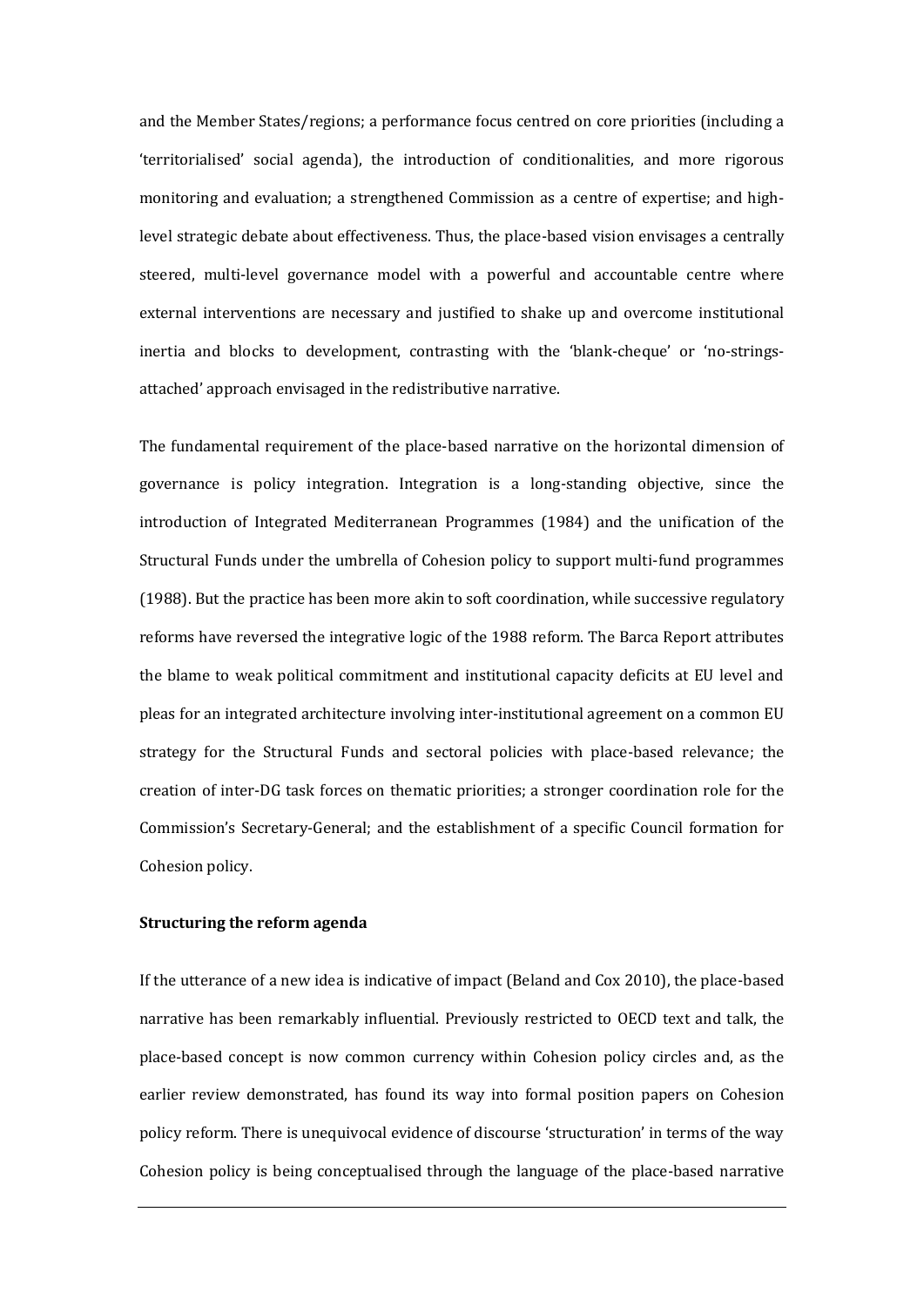by policy elites and stakeholders. However, not all constituencies attribute the same meaning to the concept and there are important 'institutionalisation' hurdles. These observations raise two questions: What explains the narrative's success in structuring the debates on post-2013 reform? And what explains the variations in the meaning attributed to the place-based concept and institutionalisation challenges? Each will be addressed in turn.

The translation of place-based ideas from the OECD to the Cohesion policy setting was driven by ideational entrepreneurship, under the guise of the Barca Report with support from DG REGIO. Importantly, Fabrizio Barca had been a key protagonist in the development of the OECD's place-based vision as the first president of its Territorial Policies Committee President during the 1990s. Further, in his role as Director of Development Policies in Italy he had overseen the place-based paradigm shift in the Mezzogiorno's regional policy in the late 1990s, requiring astute negotiation skills to overcome institutional inertia (Fabrinni and Brunazzo 2003). As such, Fabrizio Barca had the ideational resources, political skills and credibility to fashion out a place-based programme of ideas for post-2013 Cohesion policy.

While many of the narrative's ideas had been around for some time, notably in territorial cohesion discourse, they had never been systematised into a coherent whole. As in all good narratives, there was a clear sequential logic with a beginning, a middle and end: the placebased model as the heuristic starting point; the mismatch between the model and existing practice and discourse being the problem; and the provision of a 10-pillar reform blueprint as the solution. In conveying the place-based vision, an elegant and credible story was constructed with robust conceptual foundations and cognitive appeal; its breadth and depth even invited comparisons with the 1987 Padoa-Schioppa Report (Committee of the Regions 2009). Normatively, the report invoked a political mission inspired in emotional values that underpinned the creation of Cohesion policy, as espoused by the Thomson Report, and the landmark reform of 1988 under President Delors. In other words, the narrative ticked the key boxes of the DI framework needed for the effective articulation of a policy programme: cognitive coherence, applicability and relevance; and normative resonance.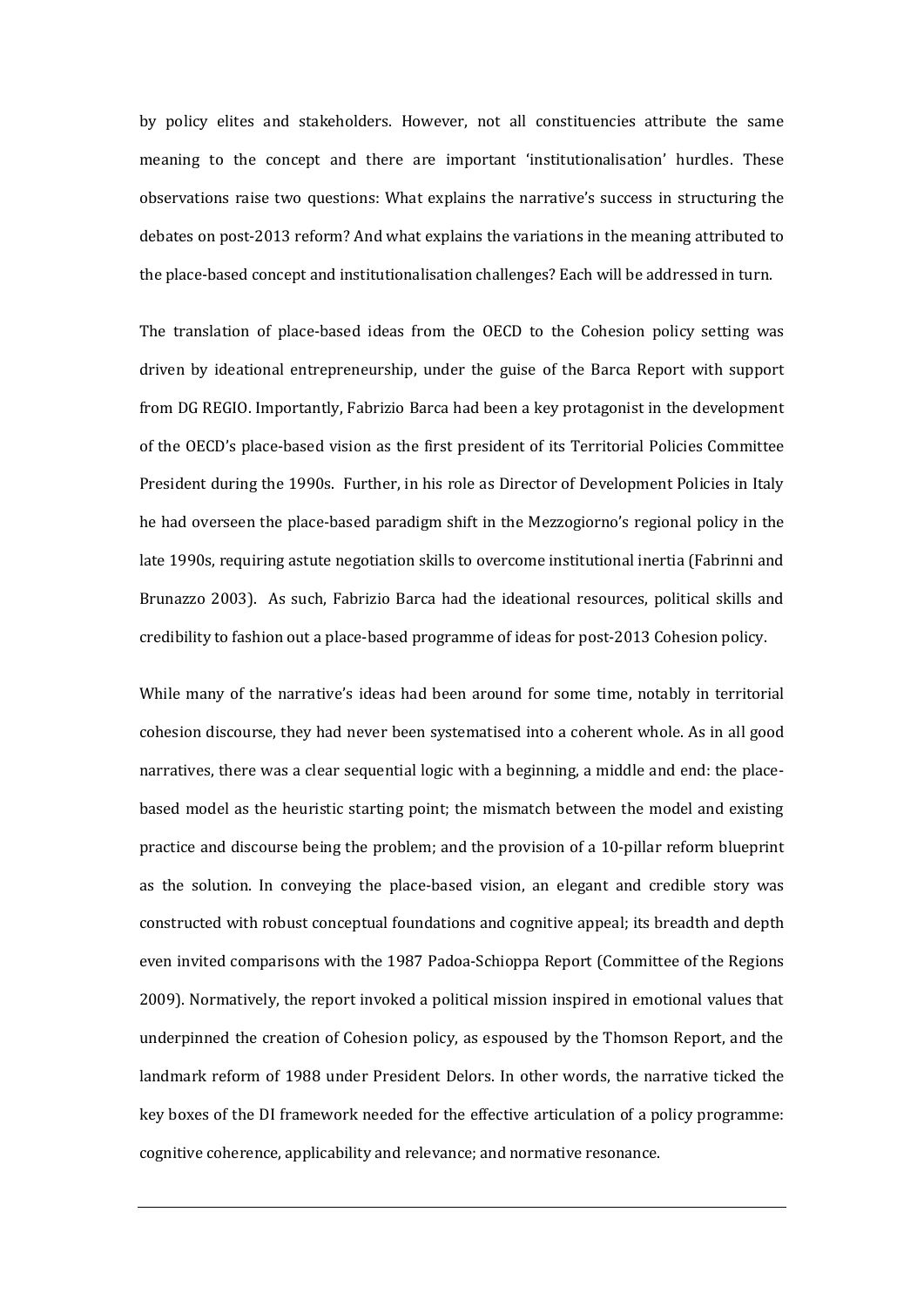The report scored equally well on the communicative dimensions of DI, providing a framework around which reform debate was held. This was facilitated by an inclusive working method and pro-active communication strategy. Hearings with policymakers fed into the report, and it was subsequently presented to policymakers in several countries and multilaterally in Brussels. Presentations were given at the Committee of the Regions, the European Parliament, Brussels-based regional offices and think tanks. Dissemination to regional stakeholders was supported by the Committee of the Regions and DG Regio through the 'open days' in Brussels. A particularly well-attended 2009 session was on the future of Cohesion policy, with Fabrizio Barca invited to present the place-based vision for Cohesion policy.

To engage the academic community a targeted group of scholars were asked to contribute papers and participate in workshops on specific themes (e.g. governance, impact/experimental evaluation, innovation and social inclusion). The report was subsequently publicised on the conference circuit. Fabrizio Barca was invited to give a keynote presentation on the place-based approach at the European Regional Studies Association (ERSA) conference in August 2009 and the Regional Studies Association (RSA) Annual Spatial Economic Analysis Lecture in 2010.

The creation of a new ideational forum - the 'High-level Group to reflect on future Cohesion Policy' (HLG, hereafter) - facilitated structured dialogue with policy elites in the EU. The Barca Report was examined in the second HLG meeting and later meetings examined key recommendations, such as the introduction of performance conditionalities. Additional inputs were provided by Fabrizio Barca, following his appointment as expert advisor to DG REGIO, to guide the HLG discussions (e.g. on indicators and targets, Barca and McCann 2011). The minutes of the meetings reveal the discursive framing effects of the place-based narrative, particularly the frequent use of the 'place-based' term by national policymakers to justify the policy's rationale and future governance directions (e.g. HLG's 2, 3 and 7).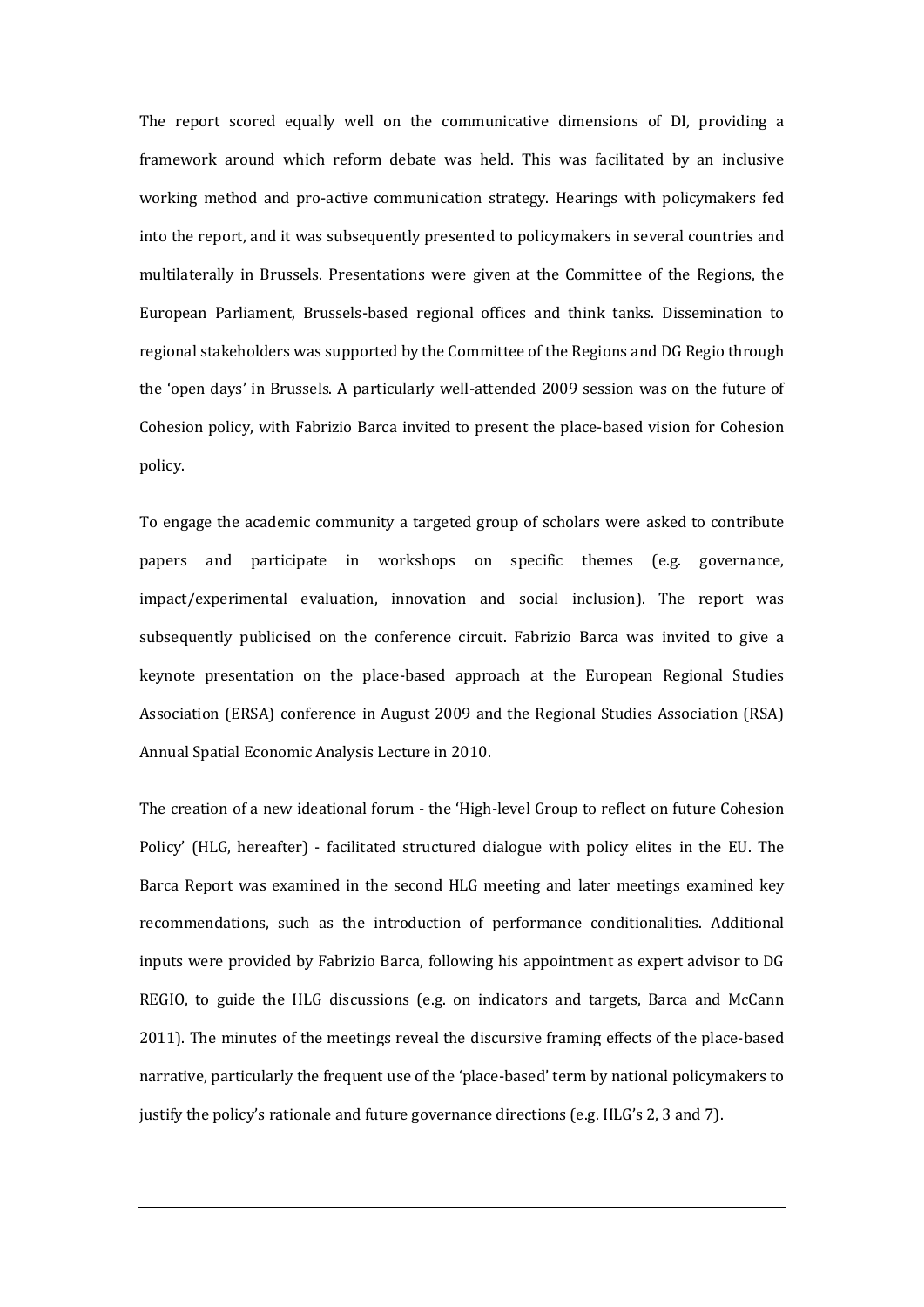It is at the Commission level where the impact is most apparent. The place-based ideas were immediately taken up in the 'options papers' by Commissioners Hubner (2008) and Samecki (2009) and, subsequently, in key legislative proposals under Commissioner Hahn (2011). This can be seen in the new way of framing the policy normatively, with federalist connotations, appeal to citizens' rights, and its rationalisation as the EU's 'place-based development policy' (Commission 2010; see also Ahner 2009; De Michelis and Monfort 2009; Hahn 2011). The definition of a single overarching 'development' objective for all regions to replace the redistributive-oriented 'regional convergence' objective can be traced directly to the Barca Report, as can key governance proposals (Commission 2011a):

- the conversion of national strategic frameworks into 'contracts', backed up by a common strategic framework for all Funds at EU level;
- thematic concentration on 'core priorities';
- the introduction of 'conditionalities' on structural, institutional and regulatory preconditions, including implementation assessments;
- and the systematic use of outcome indicators and promotion of counterfactual impact analysis.

Rival explanations may conjecture that these proposals were in line with existing Commission preferences or longer-term trajectories of change. Process tracing of the policy reform process, revealed preferences and interview evidence provides a more nuanced understanding. The proposals were in fact much bolder and interventionist than DG REGIO's early ideas on post-2013 reform (e.g. Hubner 2007; Commission 2007). At the very least, the narrative helped the Commission to become aware of its interests and how to maximise them or how to make them 'actionable' (Blyth 2002), a critical source of ideational influence (Beland 2009). According to Commission officials, the leadership vacuum within the Commission – as a result of delays in the ratification of the Lisbon Treaty, the associated budgetary review and the appointment of a new Commission and Commissioner - provided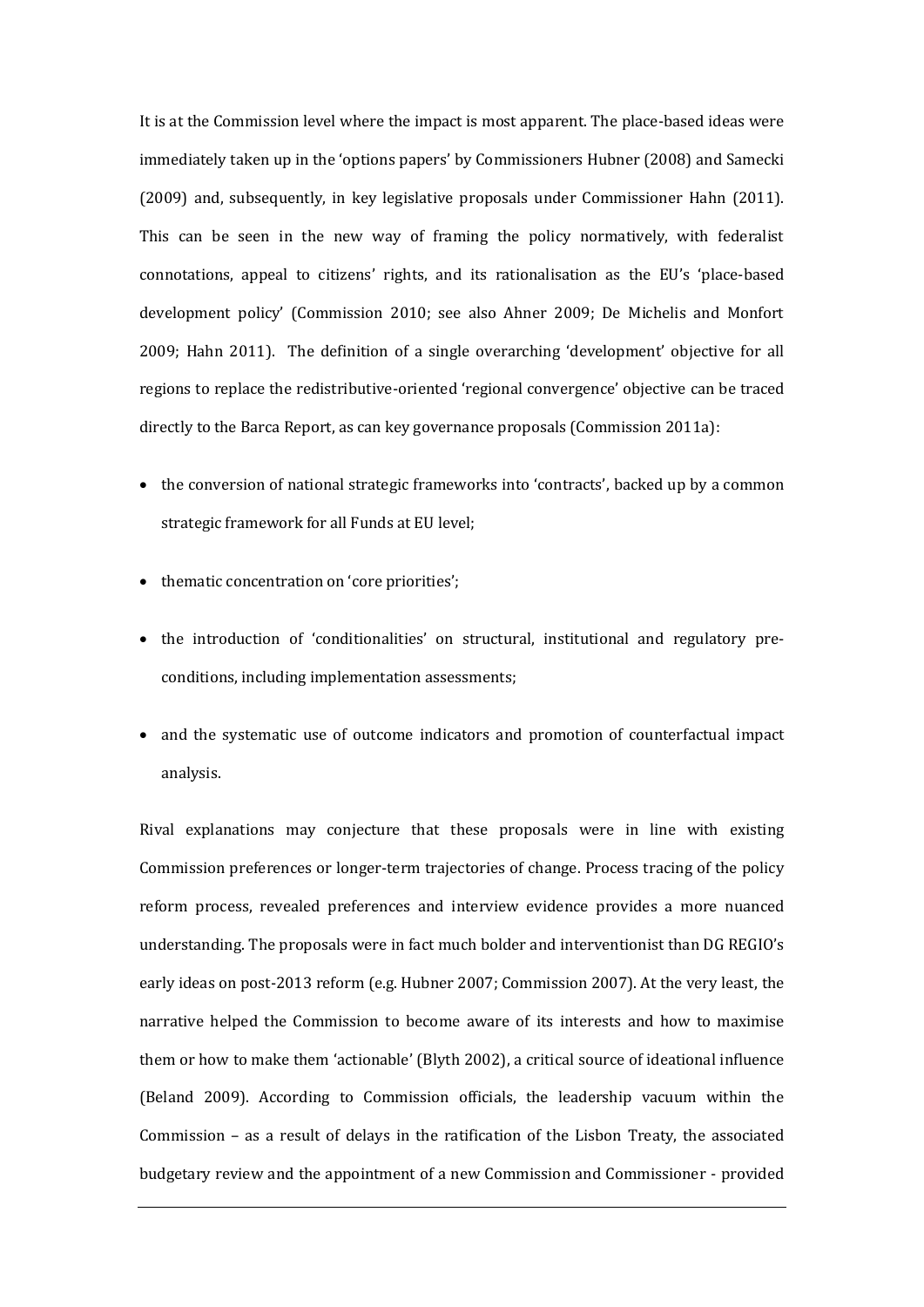fertile conditions for the report to shape Commission thinking (not only in DG REGIO, but also in the Secretariat-General and Barroso cabinet) and frame the agenda. Indeed, the proposals represented a reversal in longer-term reform directions, where the Commission has taken a hands-off approach to programme governance (Mendez 2011), suggesting that the narrative's influence was transformative (Bradley and Untied 2011).

The Commission's proposals would have arguably looked different in the absence of the place-based programme of ideas, particularly as the demands from national governments centred on greater rationalisation and simplification, not the introduction of new governance and performance obligations (Bachtler et al 2009). External events certainly played a part. The response to the Greek problem precipitated calls for strengthened conditionality on EU expenditure (particularly on Cohesion policy). However, the core idea on reinforced 'internal' conditionalities – to be specified in an overarching EU strategic document, regulations, national contracts and programmes - can be traced directly to the Barca Report.

In other words, theoretical perspectives stressing the role of rational interests, historical path dependencies or external shocks are not able to fully account for the normative and cognitive shifts embodied in the reform proposals. Ideational factors played an important part, underpinned by the entrepreneurial articulation and communication of a new narrative. The narrative was instrumental in shaping the reform agenda by supplying a programme of normative and cognitive ideas to articulate and defend the policy's rationale and place in the EU; by providing a focal point and reform blueprint for interactive debate with policy-makers and stakeholders, including with policy elites in a new ideational forum; and by shaping Commission proposals. The effects of the narrative should not be overstated. Further analysis of post-2013 review texts and debates, particularly within the context of the Europe 2020 agenda, reveals significant institutionalisation challenges.

### **Discursive contestation and the Europe 2020 meta-narrative**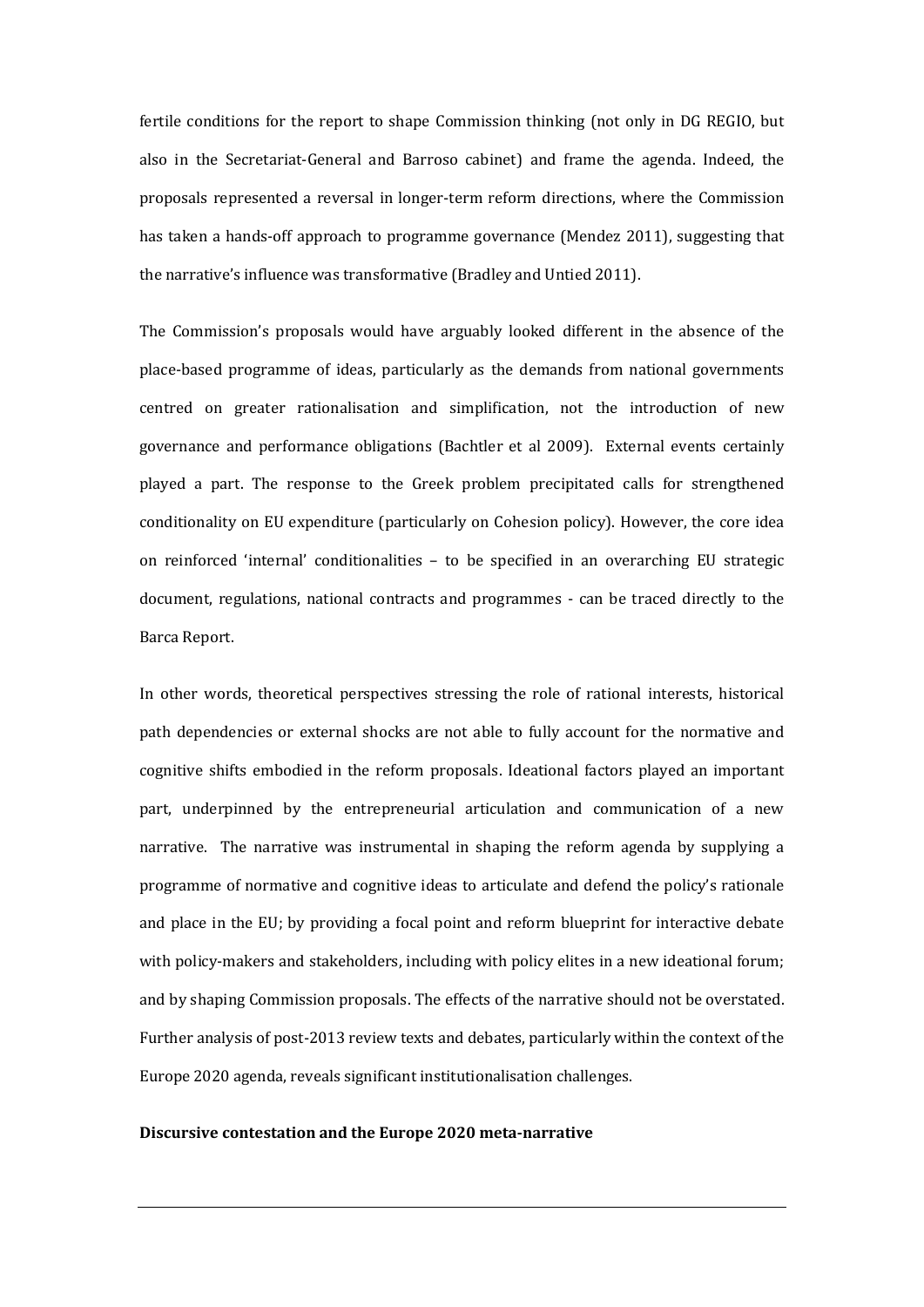The Europe 2020 strategy can be conceptualised as a 'metanarrative' (Roe 1994) subsuming different narratives within a single scheme on development for all EU policies (Borras and Radaelli 2011), providing fertile ground for identifying discursive oppositions to the placebased narrative. Modifying the place-based/redistributive taxonomy, four frames on Europe 2020 can be identified on the basis of two dimensions (Mendez et al. 2011): substantive focus on policy problems/objectives (territorial or sectoral); and governance relations between the EU and Member State (top-down or bottom-up).

*Territorial contractualism.* The territorial/top-down frame corresponds to the positions of DG REGIO and the European Parliament's REGI committee and has (some) resonance with the Barca Report's reform programme. It presents Cohesion policy as the EU's territorial means for delivering Europe 2020 goals, in a broad EU development policy conception. The rationale rests on two key arguments. First, Cohesion policy is best placed to identify the place-based sources of (and required responses to) competitive (dis)advantages in the EU (Commission 2010: ix). Second, it provides a multi-level governance delivery framework for increasing ownership of Europe 2020 objectives at different territorial levels (e.g. Commission 2011a: 8). Compared to existing arrangements, a more top-down and coordinated approach is envisaged involving the introduction of a territorially-based EU strategy linked to Europe 2020 for all EU policies with territorial significance (i.e. a 'broad' development policy model); and binding 'national contracts' setting out conditionalities, incentives and minimum standards, again going beyond the ERDF and ESF instruments (the 'narrow' EU Cohesion policy model) to other policies of territorial import.

*Territorial experimentalism.* The second frame shares the territorial vision, but proposes a less binding, bottom-up governance architecture. Resembling the classic 'laboratory federalism' metaphor, it offers more sensitivity to local conditions, needs and preferences, while encouraging local experimentation and systematic diffusion of regional policy innovations through mutual learning (Sabel 1996; Barca 2009). The main institutional advocate of this frame is the Committee of the Regions, which has called for Europe 2020 'to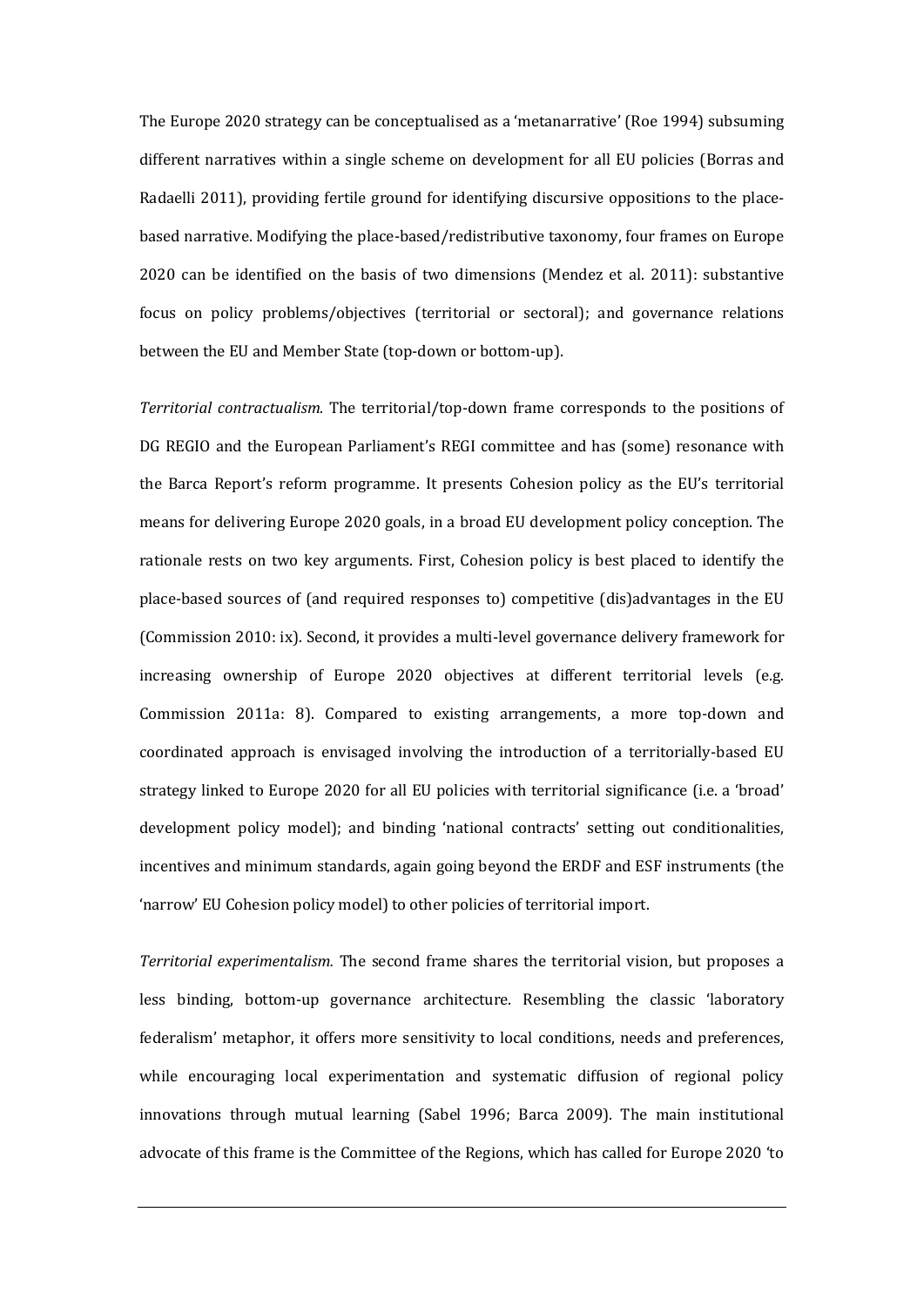be given a territorial dimension…to take into account existing differences in territorial conditions and starting points and translate them into place-based policies encompassing the three pillars of the strategy' (Committee of the Regions 2009; 2010a). The key instrument to achieve this would be a 'territorial pact' that translates Europe 2020 objectives into place-based 'reference' frameworks at the 'regional/local' level (rather than binding national contracts) with Cohesion policy playing a leading role (e.g. Committee of the Regions 2010b; 2010c; 2011). Experimentalist innovation and diffusion of ideas would be incentivised in a bottom-up fashion through the 'Europe 2020 Monitoring Platform', the 'European Entrepreneurial Region' scheme and the 'Regions for Economic Change' initiative.

The territorial and devolved features of this frame have national support. In the responses to the Europe 2020 consultation, a range of Member States called for a stronger territorial dimension involving a more prominent place for Cohesion policy (Belgium, Cyprus, Germany, France, Greece, Italy, Latvia, Lithuania, Netherlands, Poland, Portugal, Slovenia, Slovak Republic). Yet, the parallel Cohesion policy consultation responses revealed a cautious stance on stricter funding conditions and an enhanced role for the Commission (Bachtler *et al.* 2009). While the need for a 'stronger performance focus' has mantra status, the frequent requests for more 'subsidiarity', 'proportionality', 'flexibility' and 'simplification' - also evident in the HLG discussion documents and minutes - indicate that concerns about competence creep and administrative burden loom large. This variant of the 'territorial' frame can accordingly be classified as 'pragmatist', not being explicitly premised on 'experimentalist' problem-solving.

*Sectoral functionalism.* This frame represents the most serious threat to the place-based narrative for it favours a sectoral perspective, is dismissive of the multi-level governance model and is a direct competitor for funding. It corresponds to the sectoral, top-down development policy model practiced by international organisations such as the UN (Taylor 1993). It is also consistent with the World Bank's 3D model, which advocates 'spatially-blind' development policies focused on diminishing trade costs (distance), lowering border effects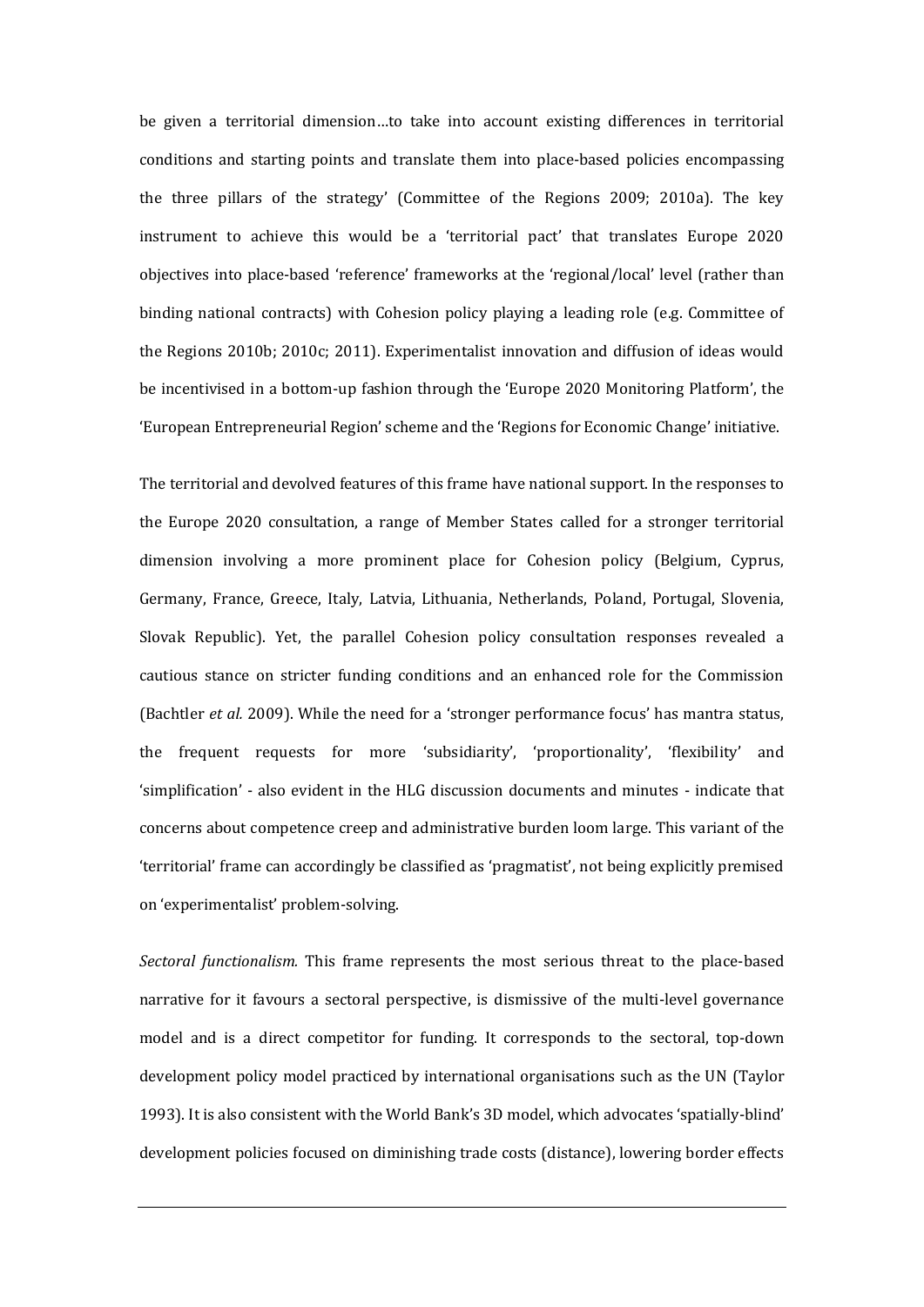(division) and encouraging agglomeration (density). Indeed, the model's authors have argued that it provides a more promising model for EU Cohesion policy than the place-based approach, eliciting lively counter-reactions (Barca and McCann 2010).

In Europe 2020 discourse, this frame emerged during the budget review debates in late 2008/2009 when policy experts proposed the creation of large sectoral funds to deliver EU objectives in research, energy and climate change. Controversially, a leaked draft of the Budget Review Communication by DG Budget offered support (Commission 2009), providing a gloomy scenario for the territorial, multi-level governance model envisaged in the place-based narrative. As a senior DG REGIO official out it:

Big amounts of money would be moved from Cohesion Policy to these Sectors [….] This can basically mean a cut in the DG Regio Structural Funds Budget [….] The sectoral approach disregards the [….] territorial approach, as well as the subnational dimension. The paper is clear on management priorities: Shared management between Brussels and the Member States like in Structural Funds is regarded as inefficient. Money coming from Brussels should be centrally managed there.

Elements of this frame materialised in the official Budget Review Communication (Commission 2010b). While there was a reference to Cohesion policy becoming the 'standard bearer' for the Europe 2020 objectives of smart, inclusive and sustainable growth, territorial cohesion and the Structural Funds were subsumed within the inclusion objective (Commission 2010b: 12). Yet, the territorial dimension was ignored in the 'inclusive growth' section of the Europe 2020 strategy, despite the calls for more visibility in national position papers, and is conspicuously absent from the strategy's website focusing on the social inclusion agenda instead. It is the 'people-based', rather than place-based, agenda that dominates the Europe 2020 discourse on inclusion, reflected also in DG Employment's discourse on Cohesion policy reform (e.g. Andor 2011a). Further, the strategy describes a heavily 'thematic approach' to economic development based on centralised 'flagship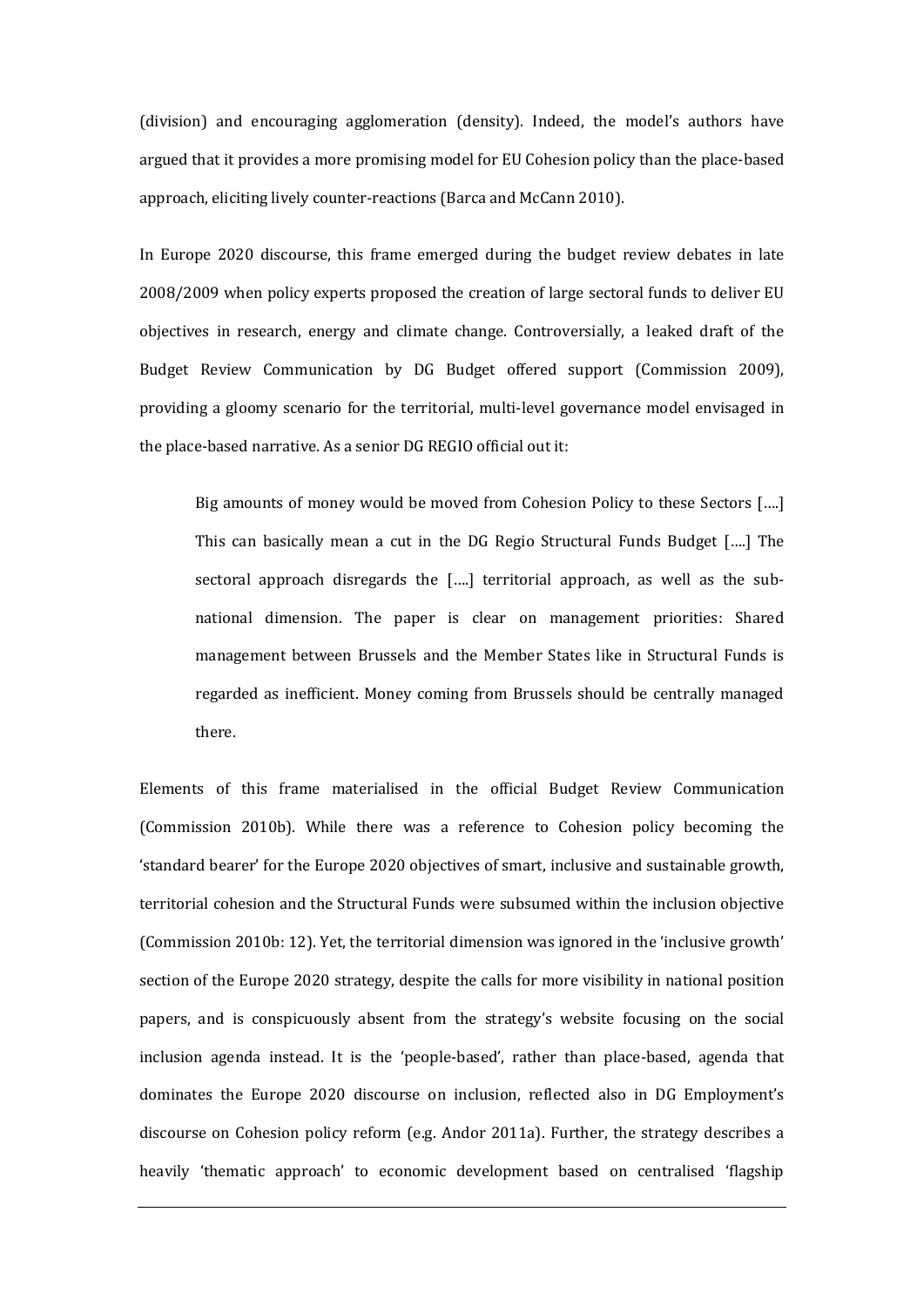initiatives' (Commission 2010c: 25). As a HLG paper noted, this 'would not allow for the place-based approach.' Lastly, the 'Budget 2020' proposals (Commission 2011b) envisage the reallocation of a share of Cohesion funding to an Infrastructure Fund managed at EU level.

*Sectoral Coordination.* The final frame shares this sectoral vision, but sees the EU playing a less interventionist role through soft coordination. This frame corresponds to the preexisting Lisbon agenda, where the open method of coordination was the core governance mechanism and National Reform Programmes provided the key coordination instrument. As in the previous frame, Cohesion policy is deemed to play a subservient role in Europe 2020 a mere funding channel in accordance with the redistribution narrative. For instance, the Commission's budget review communication presented NRPs as the main strategic framework for designing Cohesion programmes, a position that is backed by DG Employment. Further, in contrast to the place-based narrative's proposals for a 'territorialised social agenda', the DG called for the ESF to be withdrawn from Cohesion policy altogether to create an independent employment strategy with a separate funding stream. Following criticism by the Parliament and various governments, the idea is no longer on the agenda although a separatist and sectoral discourse was evident in a leaked draft of the Fifth Cohesion Report:

In the light of the closer alignment of the European Social Fund with the Europe 2020 Strategy, the Integrated Employment Guidelines would constitute the sole strategic reference documents for programming at EU level, while the National Reform Programmes would constitute the strategic reference at national level.

This passage was subsequently removed, but a new sentence added that a firm commitment to the European Employment Strategy was needed requiring more 'visible' and 'predictable' ESF funding (Commission 2010: xxxii), meaning a financial 'increase' relative to the ERDF/Cohesion Fund majority stake managed by DG REGIO (Commission 2011) and indicative of internal 'bureaucratic politics' tensions between the two lead DGs. Further, the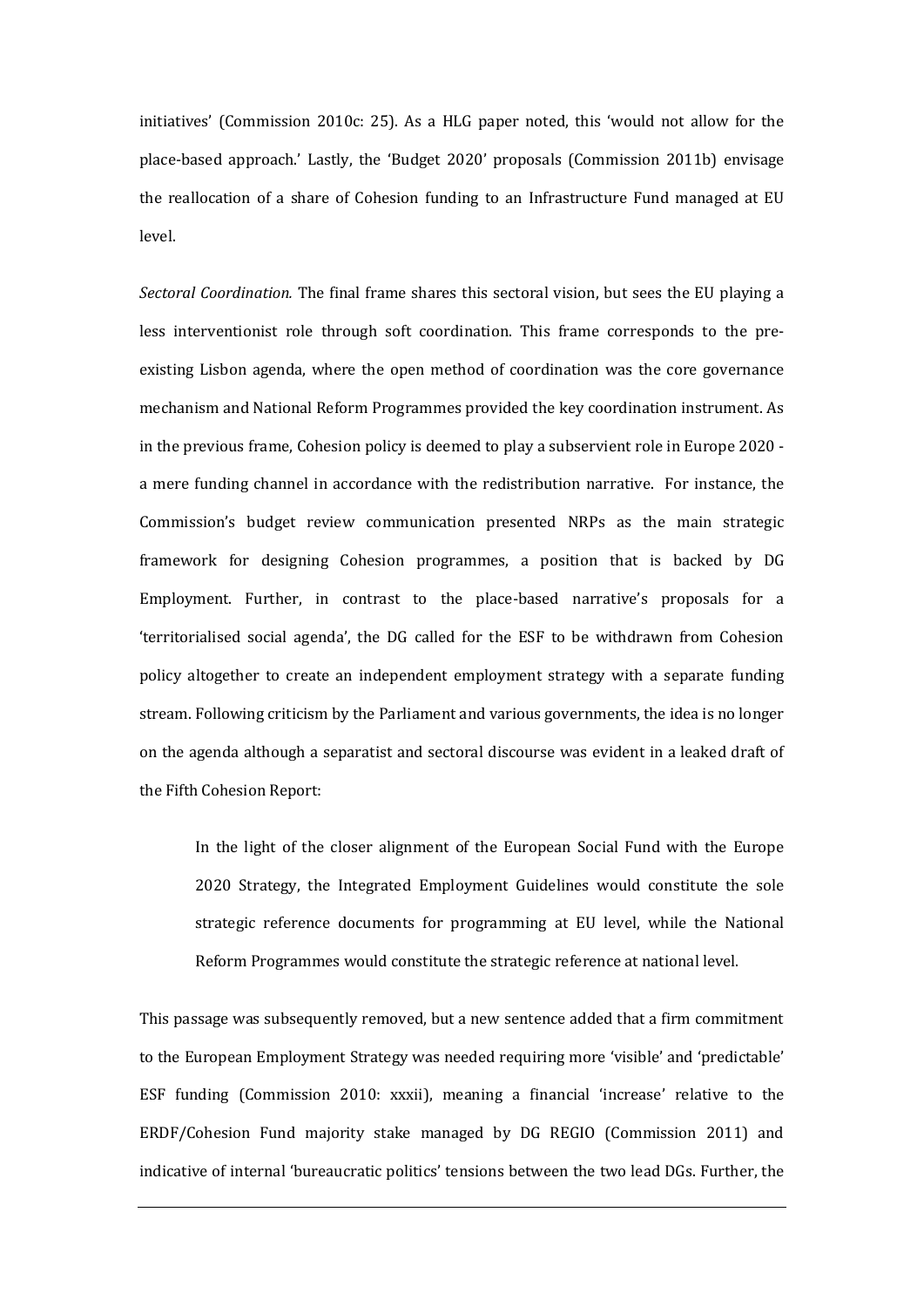Employment Commissioner reiterated the view at a high-level meeting that the National Reform Programmes should represent the 'starting point' for Cohesion programmes which should focus on 'the most critical areas in line with the country-specific recommendations and areas which make a direct contribution to meeting the headline targets' (Andor 2011b). An alternative discourse by national policy-makers, in line with the two territorial frames, questions the need for 'a close link with the National Reform Programmes' because 'the NRPs differ from the development strategy of Cohesion Policy in nature, approach, function and time scope' (NDA 2011).

This discursive-analytic take on Cohesion policy reform perspectives and positions has identified competing visions on socio-economic development policy in the EU. Framed by the dual and opposing discourses on territorial (place-based) versus sectoral (both peoplebased and place-neutral) approaches on the one hand, and centralised versus devolved governance on the other, the competing frames reveal ideational, institutional and bureaucratic tensions at heart of Europe 2020 and Cohesion policy discourse. From this vantage point, several challenges to the institutionalisation of the place-based narrative are revealed.

First, although the place-based narrative has taken centre stage in Cohesion policy reform discourse, it has been a background protagonist in the broader Europe 2020 drama, despite the constitutionalisation of the territorial cohesion objective. Second, the different frames espoused by Cohesion policy's lead DGs indicate that there is no cohesion on what cohesion is about ideationally in the Commission, driven by their distinct institutional personalities and ideational repertoires, though also by bureaucratic competition for control and finance. Similar tensions exist with other sectoral DG's as the place-based narrative suggests a broader scope for Cohesion policy that cuts across different policy areas and (place-neutral) discourses. Third, the Member States have reservations about stricter contractual relations and centralisation. Couched in subsidiarity and proportionality justificatory language, a less binding and more devolved 'pragmatist' frame is evident in national policy-makers'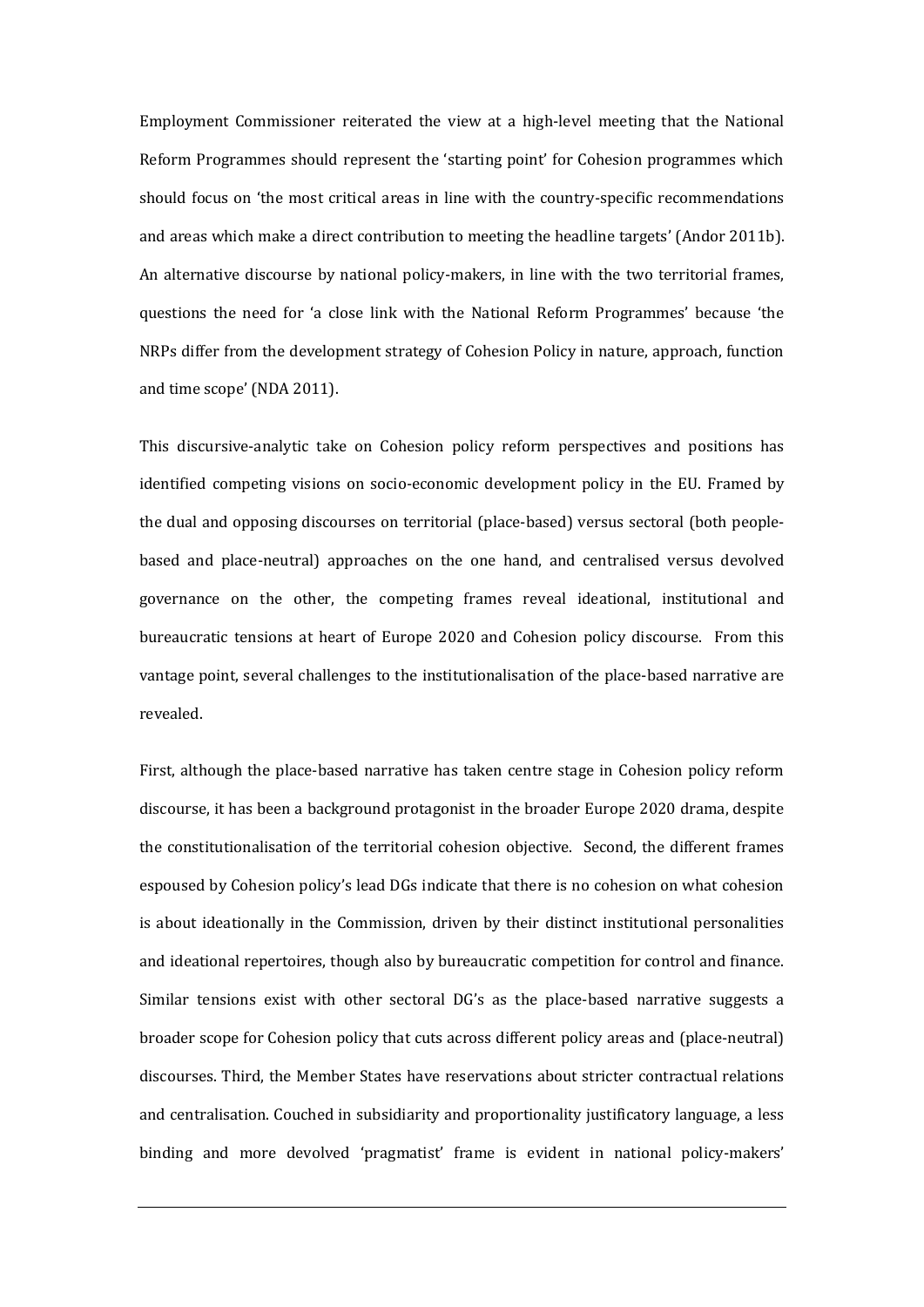discourse on reform. Last, and underlying the previous points, the structural features of the place-based narrative - in both the narrow and broad development policy conceptions - sit uneasily with the pre-existing structure of the EU polity, characterised by sectorized policies, weak political leadership and limited capacity for central steering (Jordan and Schout 2006).

#### **Conclusions**

This article has explored the rise and effects of a new discourse - the place narrative - in the EU to show how discourse can be attributed with an independent and persuasive force in a case where the cards are, a priori and according to the existing literature, stacked against such effects. The post-2013 review of Cohesion policy is instructive in illustrating how ideational entrepreneurs have successfully constructed a narrative, embodying normative and cognitive claims, to generate support and legitimacy for change. The proponents took advantage of an uncertain political environment and the creation of a new reflection forum for debate with policy elites to shape the agenda and legislative proposals. Even in this least likely of EU cases, where budgetary politics is prominent, the structuring effects of discourse have altered the language, understandings and expectations about the policy's rationale, role and modus operandi.

Notwithstanding these structuring effects, important barriers to ideational institutionalisation were identified which are not given sufficient weight in existing conceptualisations of Discursive Institutionalism. In particular, the fragmented and sectorized nature of the EU polity presents significant hurdles to the institutionalisation of cross-cutting ideas that challenge rival ideational repertoires rooted in the EU's very institutional DNA. These included a people-based frame, led by DG Employment under its jobs and inclusion agendas, and the place-neutral frames advanced by other sectoral DG's, in turn nested and competing within a broader 'meta-narrative' on Europe 2020.

The theoretical implication is that DI could profit from a more refined conceptualisation of the role of institutional structures in constituting and constraining ideational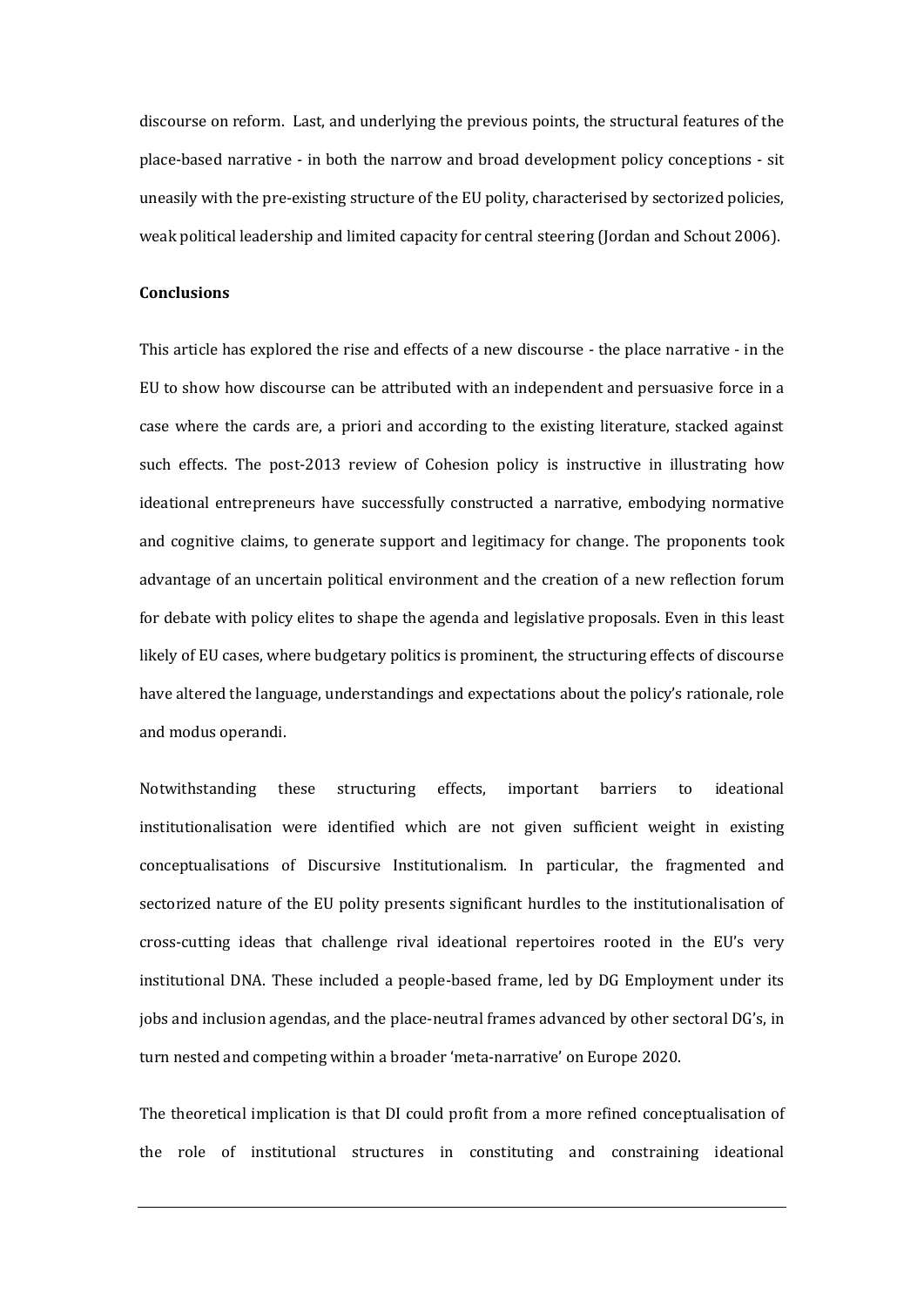outputs/outcomes, rather than determining the type of discursive strategy employed by actors in different types of polities (e.g. Schmidt). Put differently, discourse should be conceived as having institutional (as well as communicative) properties, which shape both processes and outcomes. A further implication is that discursive framing effectiveness is not only conditioned by the internal normative and/or cognitive coherence of a narrative, but also by its external coherence with other cognate ideational repertoires. While beyond this article's scope, these findings may be also applicable to other boundary-spanning EU policies (such as climate action or fundamental rights) contributing further to a more refined DI conceptualisation of the institutional scope conditions under which discourse matters in the EU.

Beyond the Discursive Institutionalist research agenda, the findings contribute insights to scholarship on EU governance and policy-making. First, attention was drawn to a hitherto neglected 'territorial' dimension of ideational contestation in the EU's overarching socioeconomic development agenda and governance architecture (e.g. Borras and Radaelli 2011). Second, a corrective is offered to the redistributive policy mode representation (à la Lowi) of Cohesion policy (Wallace et al. 2010; Hix and Hoyland 2011), where inter-state conflict over financial resources is conceptualised as being the dominant or only policy-making logic. This article does not suggest that ideational contestation has superseded or eliminated budgetary contestation in Cohesion policy, not least given the high financial stakes involved and the inevitable ties to turf battles over EU finance. It does contend, however, that the new narrative has been instrumental in animating interest and influencing thinking about the development rationale of Cohesion policy, its governance model and place in Europe 2020.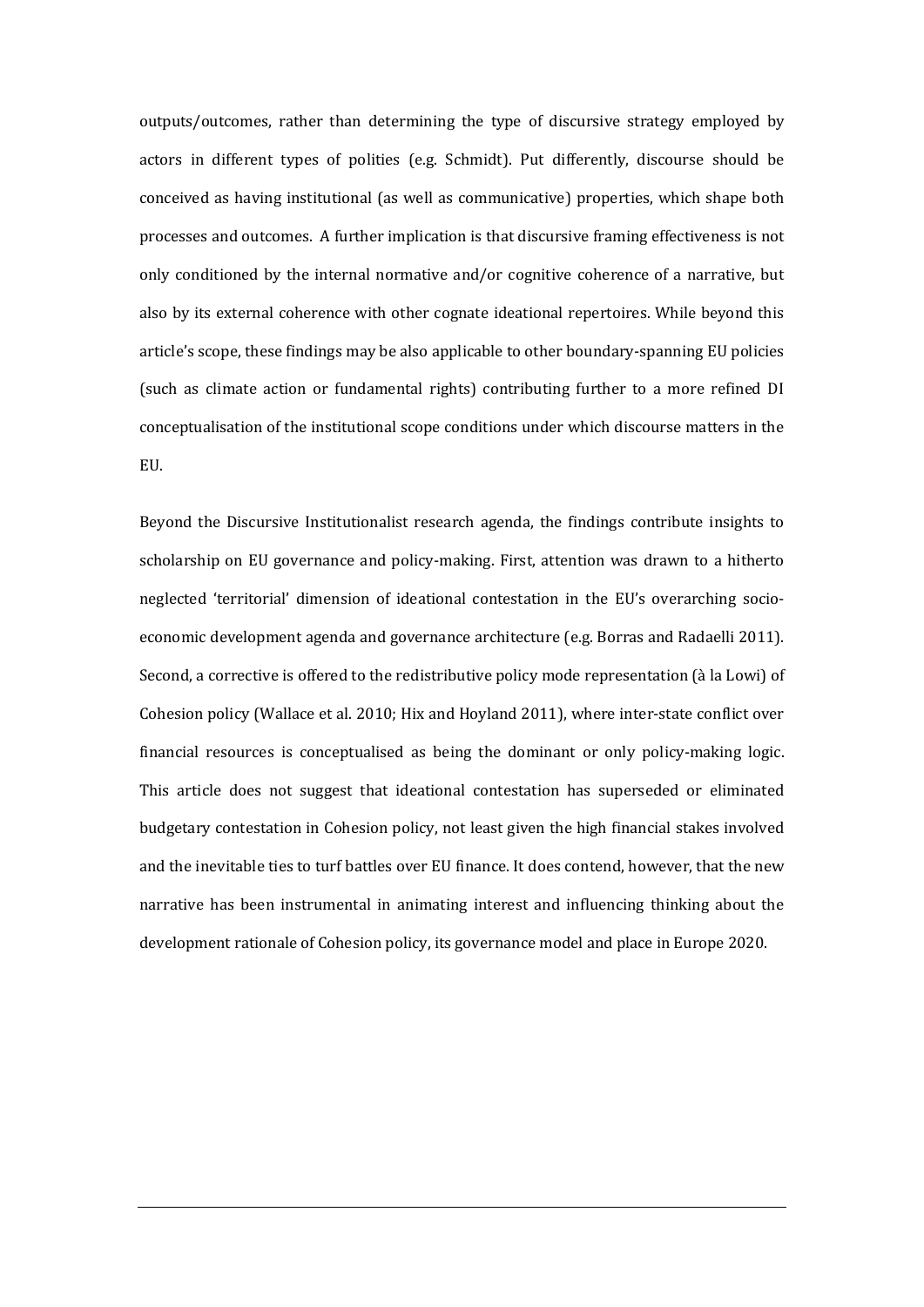# **BIBLIOGRAPHY**

Andor L (2011) 'Shaping the future of Cohesion Policy based on an integrated approach', High Level Meeting on the Future of Cohesion Policy, Budapest.

AER (2009) AER Recommendations on the Future of Cohesion Policy post-2013, AER, Brussels.

Ahner D (2009) What do you really know about European Cohesion Policy? Notre Europe, Brussels

Bache, I. (1999) 'The extended gatekeeper: central government and the implementation of EC regional policy in the UK', *Journal of European Public Policy*, 6:1, pp28-45.

Bachtler J and Wishlade F (2004) Searching for Consensus: The Debate on Reforming EU Cohesion Policy, EPRP No.55, University of Strathclyde, Glasgow.

Barca F (2009) An Agenda for a Reformed Cohesion Policy: A place-based approach to meeting European Union challenges and expectations, Brussels.

Barca, F. and P. McCann (2010) The Place Based Approach: A Response to Mr. Gill, Vox.eu.org.

Barca, F. and P. McCann (2011). "Outcome indicators and targets: Towards a performance oriented EU Cohesion Policy", High-level Group reflecting on future Cohesion Policy, Brussels.

Begg, I (2010) Cohesion or Confusion: A Policy Searching for Objectives. Journal of European Integration, 32(1), pp.77-96.

Béland, D (2009) Ideas, institutions, and policy change. Journal of European Public Policy, 16(5), pp.701-718.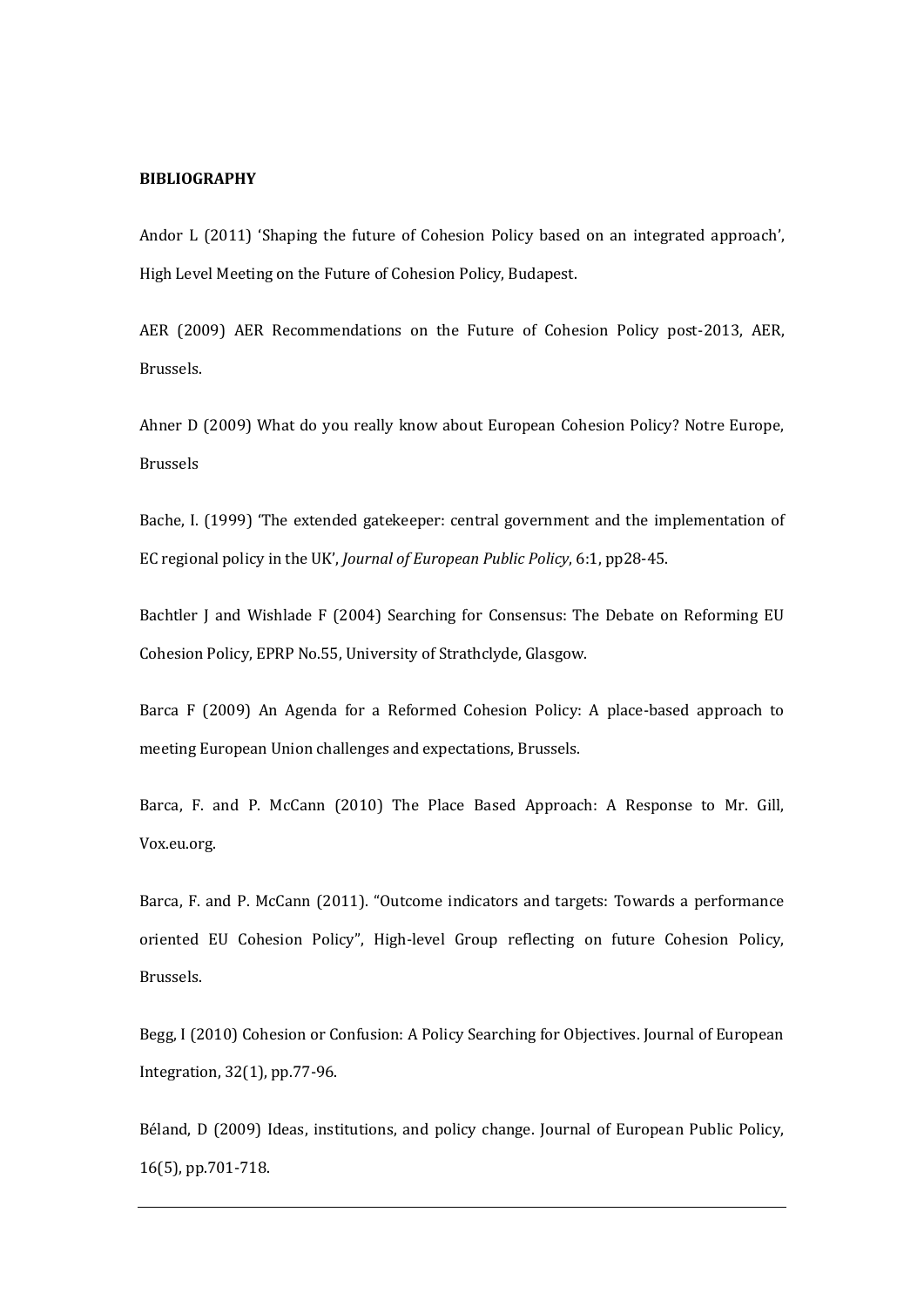Bradley, J and Untiedt G (2011) The Future of EU Cohesion Policy in a Time of Austerity, Evaluation Conference, Vilnius, Lithuania.

Boyle, J (2006) Conditional leadership: the European Commission and European regional policy, Lexington Books.

Carter, C. and Smith, A (2008) Revitalizing public policy approaches to the EU: "territorial institutionalism", fisheries and wine. Journal of European Public Policy, 15(2), pp.263–281.

Committee of the Regions (2010a) For a better tool-box to implement the EU 2020 Strategy, CdR 175/2010, Brussels.

Committee of the Regions (2010b) Territorial Pacts: Making the Most of Europe 2020 through Partnership, Committee of the Regions, Brussels.

Committee of the Regions (2010c) First COR Monitoring Report on Europe 2020, Committee of the Regions, Brussels.

Cram L (1994) The European commission as a multi‐organization: Social policy and IT policy in the EU, Journal of European Public Policy, 1:2, 195-21.

Czech Presidency (2009) Conference Report, International Conference 'Future of the Cohesion Policy and Integrated Local Development', 26-27 March 2009, Prague

De Michelis, N. and Monfort P (2008) Some reflections concerning GDP, regional convergence and European Cohesion Policy. Regional Science Policy & Practice, 1(1), pp.15– 22.

Drabenstott M (2009) Chairman's Opening Statement, TDPC Symposium, 2 December 2009, OECD, Paris.

ESPON (2010) New Evidence on Smart, Sustainable and Inclusive Territories, ESPON, Luxembourg.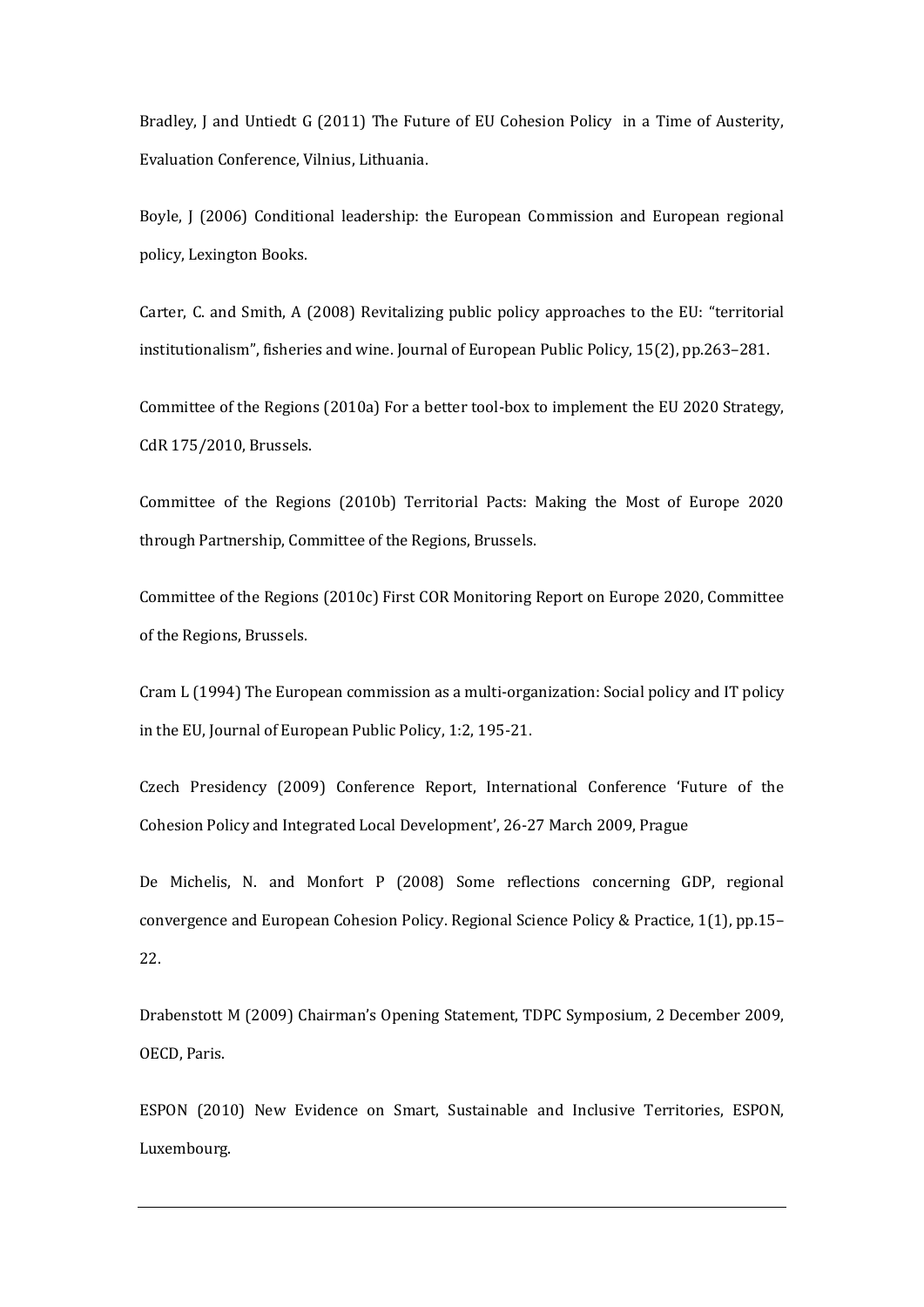European Commission (2008) Regions 2020: An Assessment of Future Challenges for EU Regions, SEC(2008), Brussels

European Commission (2009) A Reform Agenda for a Global Europe, The 2008/2009 EU Budget Review, Draft 6.10.09, Brussels.

European Commission (2010a) Fifth Report on Economic, Social and Territorial Cohesion, Publications Office of the European Union: Luxembourg.

European Commission (2010b) The EU Budget Review, COM(2010) 700 final, Brussels.

European Commission (2010c) Europe 2020. A strategy for smart, sustainable and inclusive growth, COM(2010)2020. Brussels.

European Commission (2011a) Proposal for a Regulation of the European Parliament and of the Council laying down general provisions on the ERDF, ESF and Cohesion Fund, Brussels.

European Commission (2011b) Regional Policy contributing to sustainable growth in Europe 2020, SEC(2011)92, Brussels.

European Commission (2011c) A Budget for Europe 2020, COM(2011)500, Brussels.

European Parliament (2009) Resolution on the financial, economic and social crisis: recommendations concerning measures and initiatives to be taken, European Parliament, Brussels.

European Parliament (2010a) EP Resolution of 20 May 2010 on the implementation of the synergies of research and innovation earmarked Funds, European Parliament, Brussels.

European Parliament (2010b) EP Report on achieving real territorial, social and economic cohesion within the EU – a sine qua non for global competitiveness?, Brussels.

Europolitics (2010) Interviews with AER, CEMR and CPMR: What the associations of the regions are saying, 4 October 2010.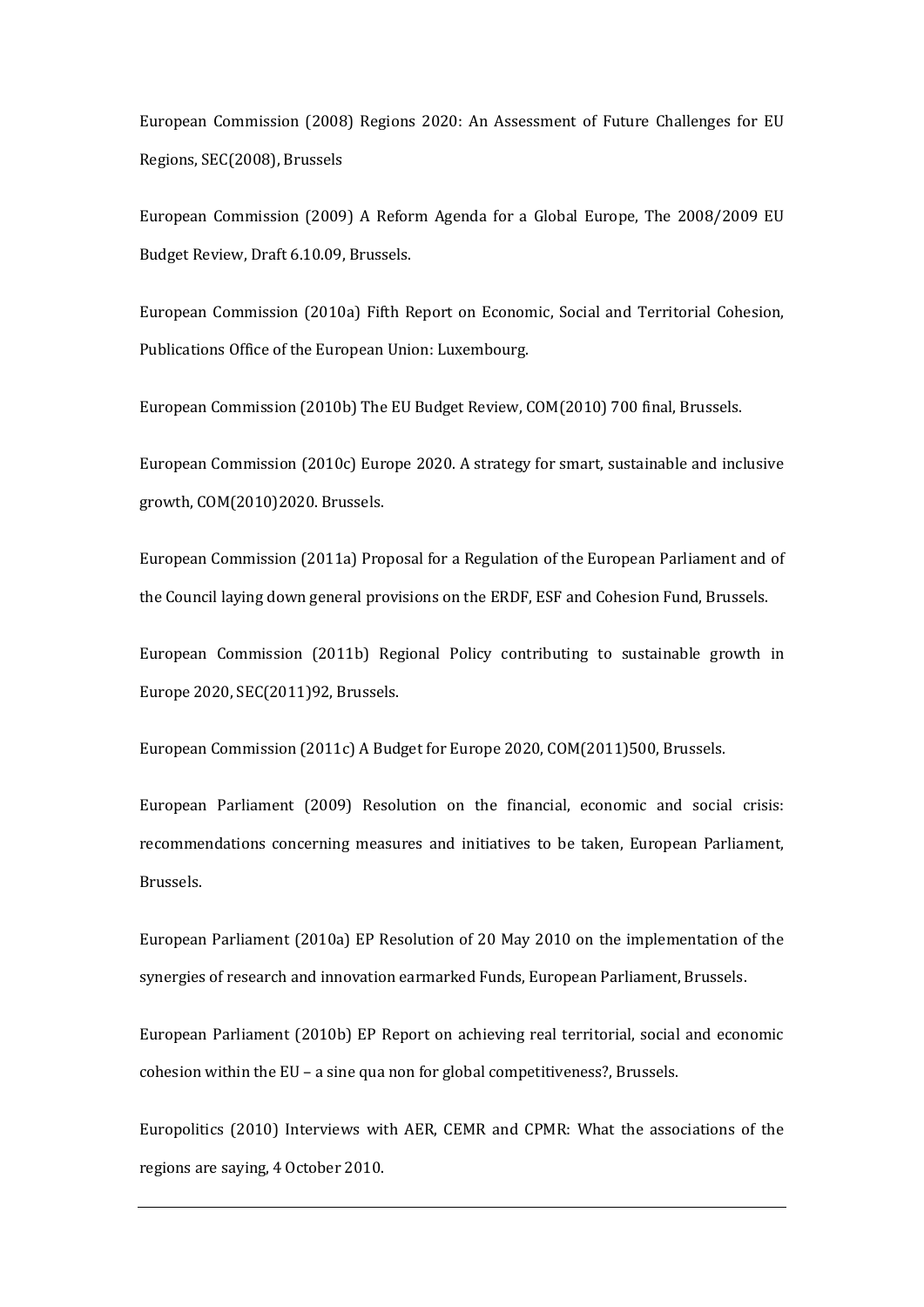Faludi A. (2004) Territorial cohesion: old (French) wine in new bottles? Urban Studies 41(7), 1349-1365.

Finnemore, M. and Sikkink, K (1998) International norm dynamics and political change. International organization, 52(04), p.887–917.

Hajer, M (1993) Discourse coalitions and the institutionalization of practice. In Fischer, F. and Forester, J (eds) The argumentative turn in policy analysis and planning, Routledge, p.43–76.

Hajer, M (1995) The Politics of Environmental Discourse. Oxford: Oxford University Press.

Hix S and Hoyland B (2011) The Political System of the EU, 3rd edition, Palgrave.

Hooghe, L. (1996) *Cohesion Policy and European Integration,* Oxford: Oxford University Press.

Hooghe, L (1998) EU Cohesion Policy and competing models of European capitalism. *JCMS*, 36(4), p.457–477.

Hübner D (2007) "Future of Cohesion Policy: towards exploring options", Informal Ministerial Meeting, Ponta Delgada, Azores, Portugal, 24 November 2007.

Hübner D (2008a) EU regional policy in 2008: Achievements, next steps and aspects of the future debate, 3 March 2008, Brussels

Hübner D (2008b) "Equity and Efficiency: two missions and one policy", 29 September 2008, Porto.

Hubner D (2008c) Regions matter, Inforegio Panorama June 2008, Brussels.

Hubner D (2009) Reflection paper on future Cohesion Policy, Presented at the Informal Ministerial Meeting, 22-24 April, Mariánské Lázne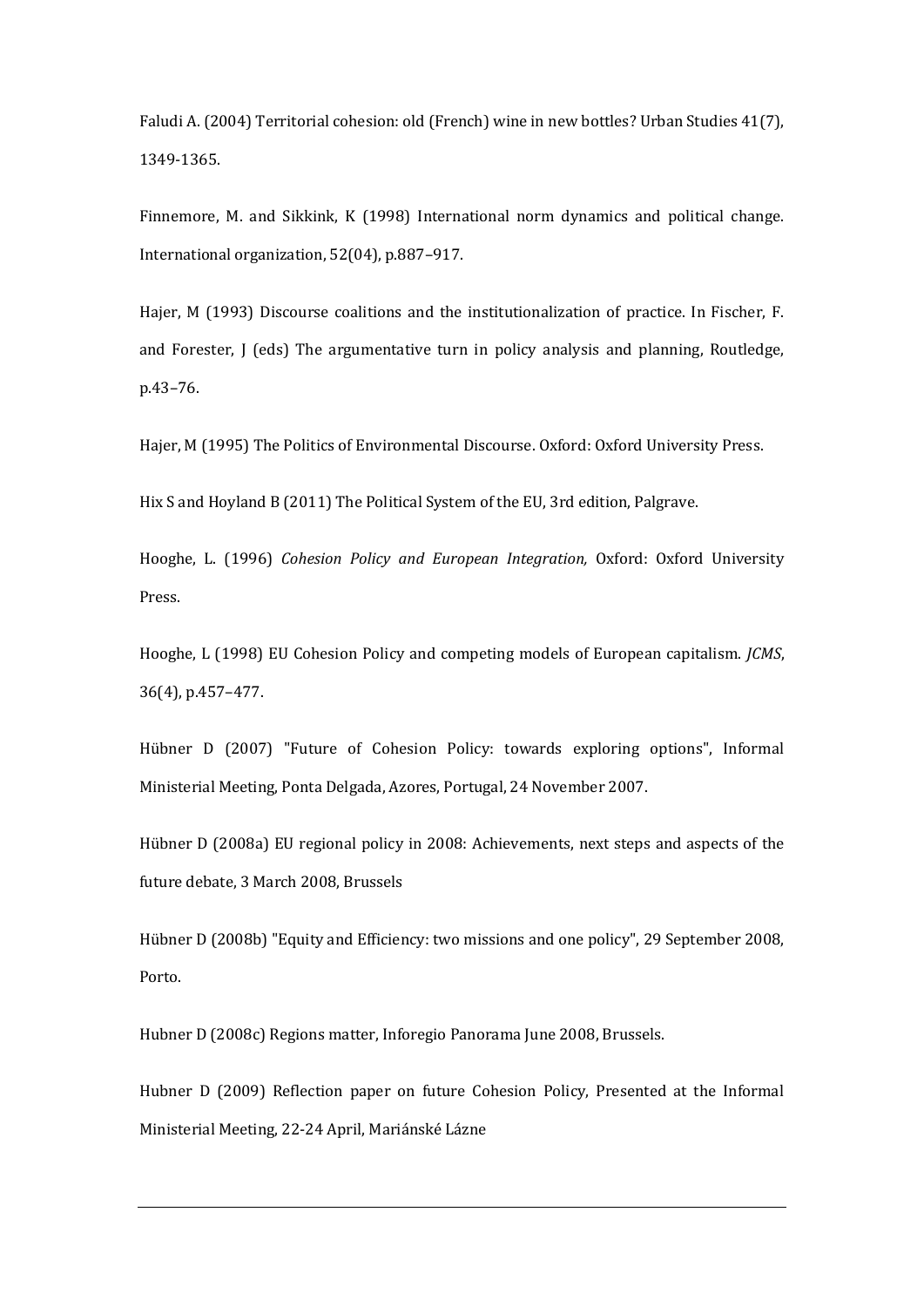Ismeri-Europa (2009) Regional Challenges in the Perspective of 2020, DG Regio, Brussels.

Jordan A and Schout A (2006) The Coordination of the European Union, Oxford: Oxford University Press.

Marks, G. (1996) 'Exploring and Explaining Variation in EU Cohesion Policy'. In Hooghe, L. (ed.) *Cohesion Policy and European Integration* (Oxford: Oxford University Press).

Mendez C (2011) The Lisbonization of EU Cohesion Policy: A Successful Case of Experimentalist Governance? European Planning Studies, 19:3, pp519-537.

Mendez C, Bachtler J and Wishlade F (2011) Visions and Options for Cohesion Policy after 2013, Report to European Parliament, Brussels.

NDA (2011) Conclusions of the High Level Meeting on the Future of Cohesion Policy, 31 March–1 April 2011, Budapest.

OECD (2009) Background Report for TDPC Meeting at Ministerial Level, 31 March 2009, OECD, Paris.

Patterson, M. and K.R. Monroe (1998) Narrative in Political Science, ARPS, Vol. 1, pp. 315- 331.

Pollack, M. (1995) 'Regional Actors in an Intergovernmental Play' in Rhodes, C. and Mazey, S. (eds.) The State of the European Union, Vol.3 (Harlow: Longman).

Radaelli, C (1999) Harmful tax competition in the EU: policy narratives and advocacy coalitions. JCMS, 37(4), p.661–682.

Roe, E. (1994) Narrative policy analysis. Durham, NC: Duke University Press

Rönnblom M & Bacchi C (2011) Feminist Discursive Institutionalism – What's Discursive About It? 2nd European Conference on Politics and Gender, 3–15 January 2011, Budapest.